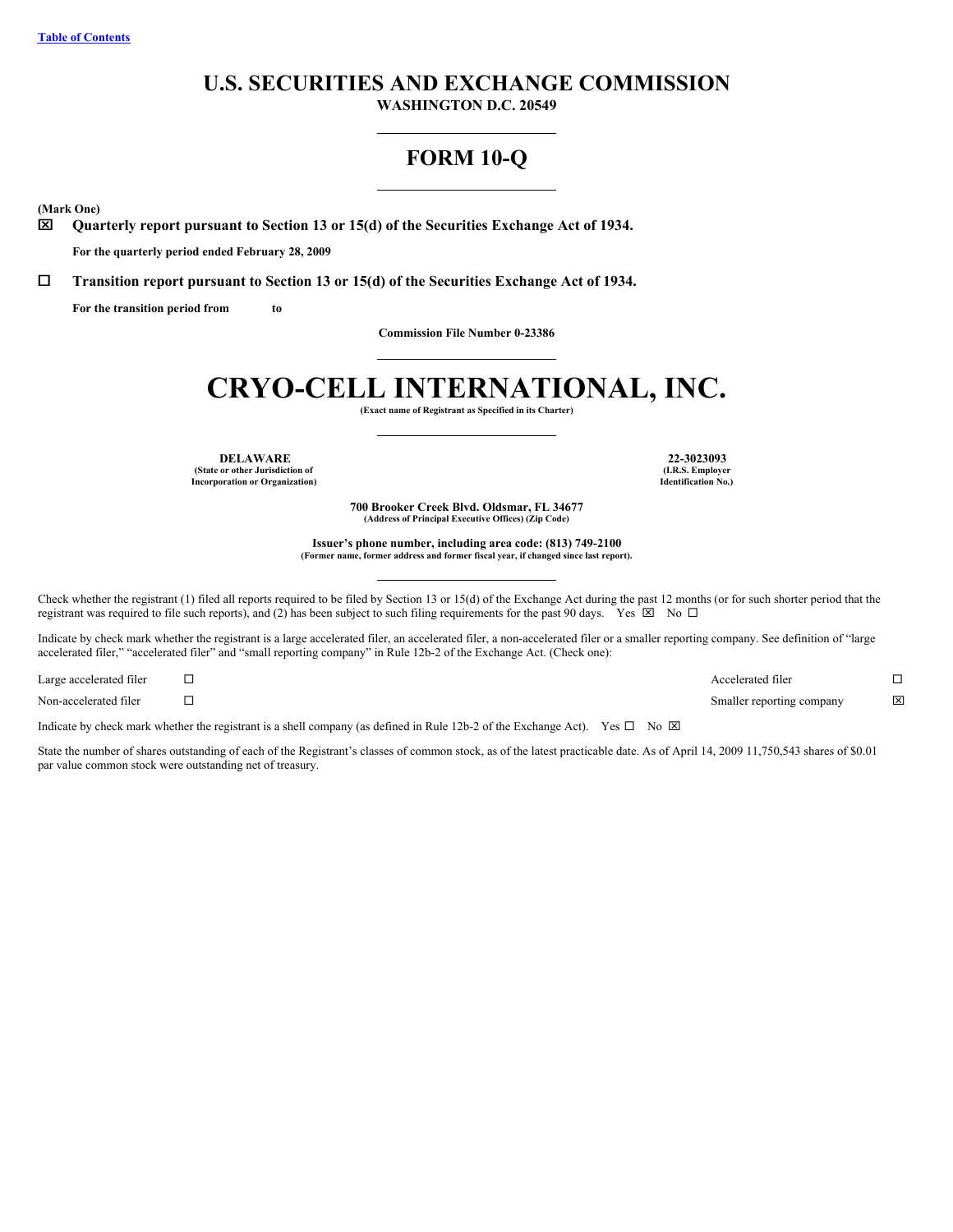# <span id="page-1-0"></span>**TABLE OF CONTENTS**

|                                                                                                      | PAGE |
|------------------------------------------------------------------------------------------------------|------|
| <b>PART I - FINANCIAL INFORMATION (UNAUDITED)</b>                                                    |      |
| <b>Item 1. Financial Statements</b>                                                                  |      |
| <b>Consolidated Balance Sheets</b>                                                                   | 3    |
| <b>Consolidated Statements of Operations and Comprehensive Income (Loss)</b>                         | 4    |
| <b>Consolidated Statements of Cash Flows</b>                                                         | 5    |
| <b>Notes to Consolidated Financial Statements</b>                                                    | 6    |
| <u>Item 2. Management's Discussion and Analysis of Financial Condition and Results of Operations</u> | 14   |
| Item 3. Quantitative and Qualitative Disclosures about Market Risk                                   | 22   |
| <b>Item 4. Controls and Procedures</b>                                                               | 22   |
| <b>PART II - OTHER INFORMATION</b>                                                                   |      |
| <b>Item 1. Legal Proceedings</b>                                                                     | 23   |
| <b>Item 1A. Risk Factors</b>                                                                         | 23   |
| <b>Item 2. Unregistered Sales of Equity Securities and Use of Proceeds</b>                           | 23   |
| <b>Item 3. Defaults Upon Senior Securities</b>                                                       | 23   |
| <b>Item 4. Submission of Matters to a Vote of Security Holders</b>                                   | 23   |
| <b>Item 5. Other Information</b>                                                                     | 23   |
| <b>Item 6. Exhibits</b>                                                                              | 24   |
| <b>SIGNATURES</b>                                                                                    | 25   |
|                                                                                                      |      |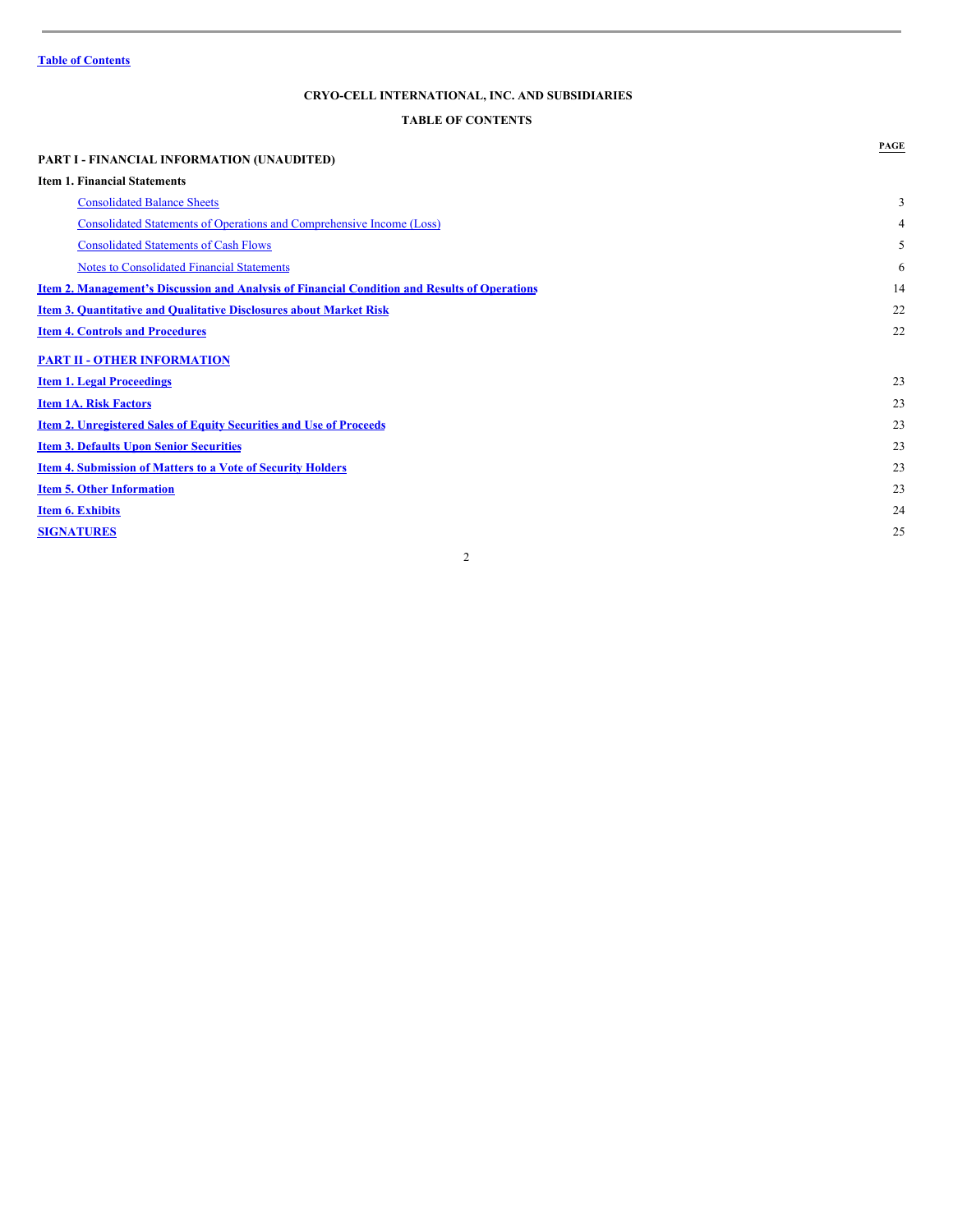<span id="page-2-0"></span>CONSOLIDATED BALANCE SHEETS

|                                                                                                                           | February 28,<br>2009<br>(unaudited) | November 30,<br>2008 |
|---------------------------------------------------------------------------------------------------------------------------|-------------------------------------|----------------------|
| <b>ASSETS</b>                                                                                                             |                                     |                      |
| <b>Current Assets</b>                                                                                                     |                                     |                      |
| Cash and cash equivalents                                                                                                 | \$4,558,438                         | \$3,566,366          |
| Restricted cash                                                                                                           | 200,000                             | 200,000              |
| Marketable securities                                                                                                     | 1,125,000                           | 1,125,000            |
| Accounts receivable and advances (net of allowance for doubtful accounts of \$844,630 and \$766,524, respectively)        | 1,482,211                           | 1,906,715            |
| Deferred tax assets                                                                                                       | 21,000                              | 21,000               |
| Prepaid expenses and other current assets                                                                                 | 638,618                             | 521,041              |
| Total current assets                                                                                                      | 8,025,267                           | 7,340,122            |
| <b>Property and Equipment-net</b>                                                                                         | 2,403,346                           | 2,570,597            |
| <b>Other Assets</b>                                                                                                       |                                     |                      |
| Other Investments                                                                                                         | 6,404                               | 6,404                |
| Note receivable                                                                                                           | 90.193                              | 89,411               |
| Investment in Saneron CCEL Therapeutics, Inc.                                                                             | 684,000                             | 684,000              |
| Deposits and other assets                                                                                                 | 327,078                             | 282,122              |
| Total other assets                                                                                                        | 1,107,675                           | 1,061,937            |
| <b>Total assets</b>                                                                                                       | \$11,536,288                        | \$10,972,656         |
| <b>LIABILITIES AND STOCKHOLDERS' DEFICIT</b>                                                                              |                                     |                      |
| <b>Current Liabilities</b>                                                                                                |                                     |                      |
| Accounts payable                                                                                                          | S.<br>633,285                       | \$<br>835,670        |
| Accrued expenses                                                                                                          | 1,405,655                           | 1,226,045            |
| Deferred revenue                                                                                                          | 4,540,598                           | 4,609,291            |
| Total current liabilities                                                                                                 | 6,579,538                           | 6,671,006            |
| <b>Other Liabilities</b>                                                                                                  |                                     |                      |
| Deferred revenue                                                                                                          | 7,192,931                           | 7,126,257            |
| Deferred tax liabilities                                                                                                  | 21,000                              | 21,000               |
| Long-term liability-revenue sharing agreements                                                                            | 3,750,000                           | 3,750,000            |
| Deferred consulting obligation                                                                                            | 361,194                             | 382,847              |
| Total other liabilities                                                                                                   | 11,325,125                          | 11,280,104           |
| <b>Stockholders' Deficit</b>                                                                                              |                                     |                      |
| Preferred stock (\$.01 par value, 500,000 authorized and none issued)                                                     |                                     |                      |
| Common stock (\$.01 par value, 20,000,000 authorized; 11,750,543 as of February 28, 2009 and November 30, 2008 issued and |                                     |                      |
| outstanding)                                                                                                              | 117,505                             | 117,505              |
| Additional paid-in capital                                                                                                | 24,756,721                          | 24,682,328           |
| Treasury stock, at cost                                                                                                   | (807,020)                           | (807, 020)           |
| Accumulated other comprehensive loss                                                                                      | (94, 055)                           | (94, 055)            |
| Accumulated deficit                                                                                                       | (30, 341, 526)                      | (30,877,212)         |
| Total stockholders' deficit                                                                                               | (6,368,375)                         | (6,978,454)          |
| Total liabilities and stockholders' deficit                                                                               | \$11,536,288                        | \$10,972,656         |

The accompanying notes are an integral part of these consolidated financial statements.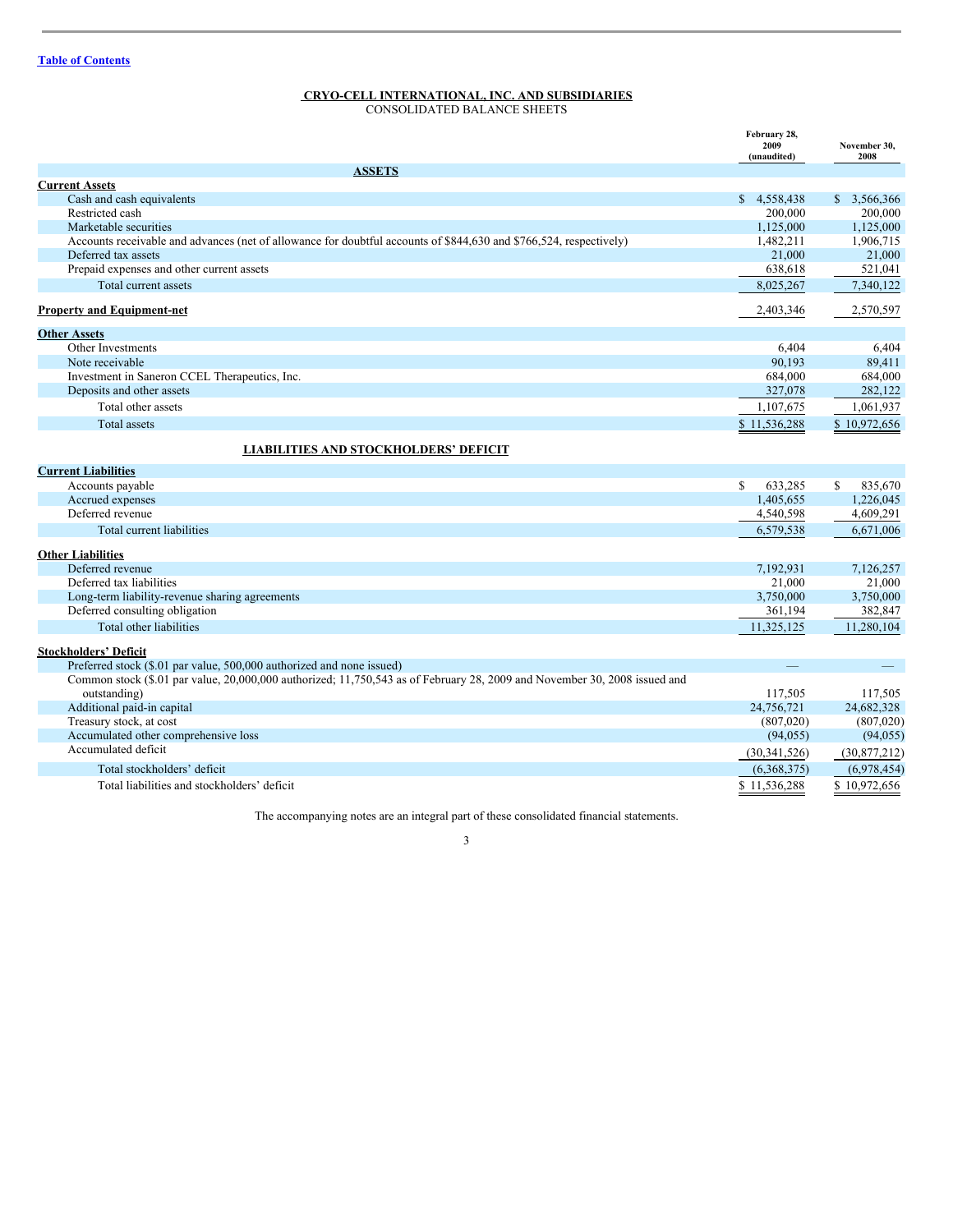<span id="page-3-0"></span>CONSOLIDATED STATEMENTS OF OPERATIONS AND COMPREHENSIVE INCOME (LOSS )

(Unaudited)

|                                                                           |                      | For the Three Months Ended |
|---------------------------------------------------------------------------|----------------------|----------------------------|
|                                                                           | February 28,<br>2009 | February 29,<br>2008       |
| Revenue                                                                   | \$3,864,957          | \$4,170,316                |
| <b>Costs and Expenses:</b>                                                |                      |                            |
| Cost of sales                                                             | 1,109,690            | 1,445,073                  |
| Marketing, general & administrative expenses                              | 2,095,243            | 2,735,240                  |
| Research, development and related engineering                             | 25,640               | 44,700                     |
| Depreciation and amortization                                             | 100,299              | 106,025                    |
| Total costs and expenses                                                  | 3,330,872            | 4,331,038                  |
| <b>Operating Income (Loss)</b>                                            | 534,085              | (160, 722)                 |
| <b>Other Income (Expense):</b>                                            |                      |                            |
| Interest income                                                           | 19,558               | 47,457                     |
| Interest expense                                                          | (324, 241)           | (300, 414)                 |
| Licensee income                                                           | 338,151              | 182,547                    |
| Total other income (expense)                                              | 33,468               | (70, 410)                  |
| Income (loss) before equity in losses of affiliate and income tax expense | 567,553              | (231, 132)                 |
| Equity in losses of affiliate                                             | (31, 867)            | (16, 126)                  |
| Income (loss) before income tax expense                                   | 535,686              | (247, 258)                 |
| Income tax expense                                                        |                      |                            |
| <b>Net Income (Loss)</b>                                                  | \$<br>535,686        | (247, 258)<br>S.           |
| Net income (loss) per common share - basic                                | \$.<br>0.05          | S.<br>(0.02)               |
| Weighted average common shares outstanding - basic                        | 11,750,543           | 11,672,129                 |
| Net income (loss) per common share - diluted                              | \$<br>0.05           | (0.02)                     |
| Weighted average common shares outstanding - diluted                      | 11,751,084           | 11,672,129                 |
| Comprehensive income (loss):                                              |                      |                            |
| Net income (loss)                                                         | \$<br>535,686        | (247, 258)<br>\$           |
| Unrealized gain on marketable securities                                  |                      | 1,804                      |
| Comprehensive income (loss)                                               | S<br>535,686         | (245, 454)<br>S            |

The accompanying notes are an integral part of these consolidated financial statements.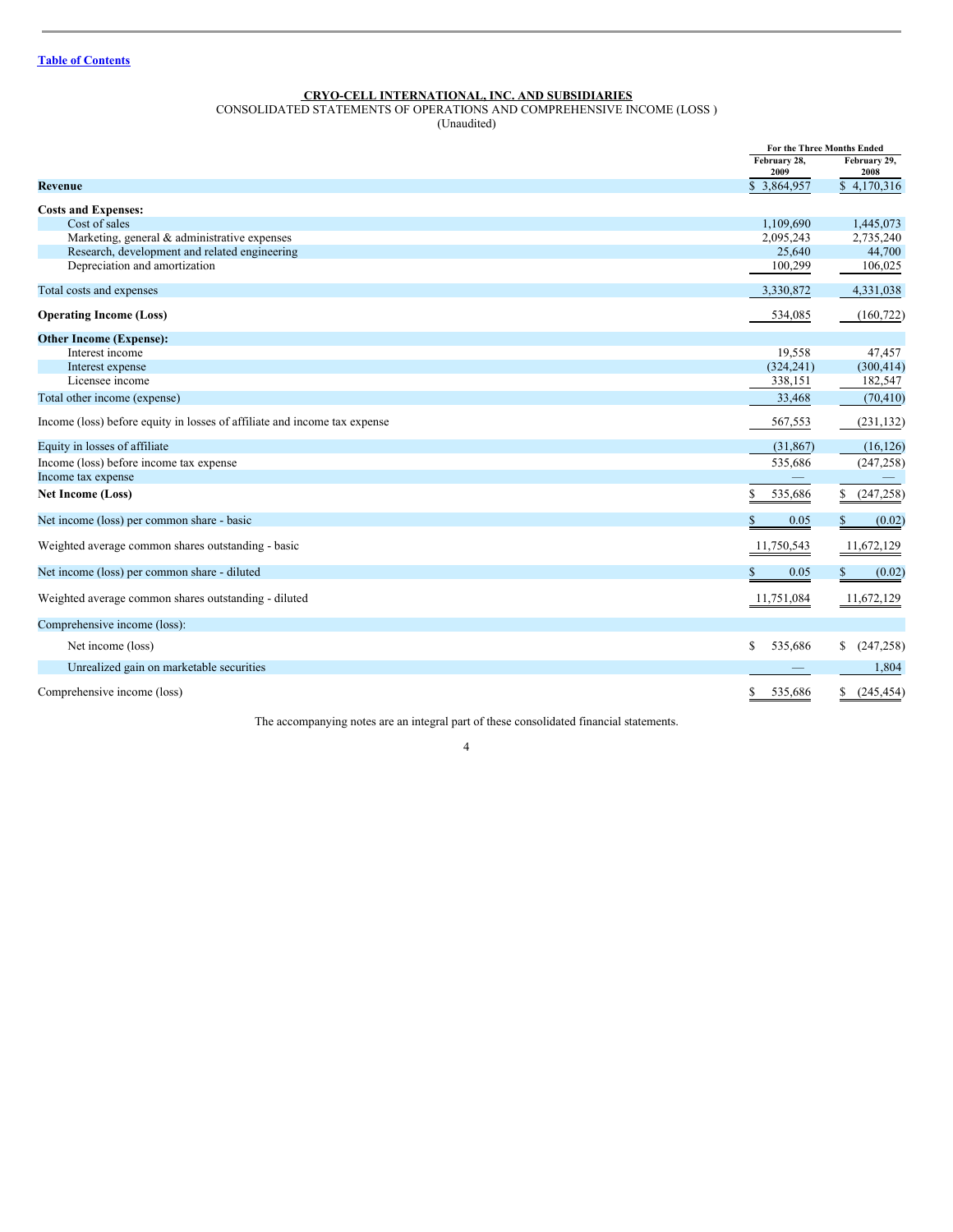<span id="page-4-0"></span>CONSOLIDATED STATEMENTS OF CASH FLOWS (Unaudited)

|                                                                                                | <b>For the Three Months Ended</b> |                      |
|------------------------------------------------------------------------------------------------|-----------------------------------|----------------------|
|                                                                                                | February 28,<br>2009              | February 29,<br>2008 |
| <b>Cash Flows from Operating Activities:</b>                                                   |                                   |                      |
| Net Income (Loss)                                                                              | 535,686<br><sup>\$</sup>          | \$ (247,258)         |
| Adjustments to reconcile net income (loss) to cash provided by (used in) operating activities: |                                   |                      |
| Depreciation and amortization expense                                                          | 170.951                           | 175,029              |
| Compensatory element of stock options                                                          | 42.526                            | 73,593               |
| Provision for doubtful accounts                                                                | 75,866                            | 46,542               |
| Equity in losses of affiliate                                                                  | 31,867                            | 16,126               |
| Changes in assets and liabilities:                                                             |                                   |                      |
| Accounts receivable and advances                                                               | 348,638                           | 708,184              |
| Note receivable                                                                                | (782)                             | (7,055)              |
| Prepaid expenses and other current assets                                                      | (117, 577)                        | (112,006)            |
| Deposits and other assets                                                                      | 12,938                            | (25, 417)            |
| Accounts payable                                                                               | (202, 385)                        | (822, 380)           |
| Accrued expenses                                                                               | 179,610                           | 52,233               |
| Deferred consulting obligation                                                                 | (21, 653)                         | (23, 588)            |
| Deferred revenue                                                                               | (2,019)                           | 36,020               |
| Net cash provided by (used in) operating activities                                            | 1,053,666                         | (129, 977)           |
| Cash flows from investing activities:                                                          |                                   |                      |
| Purchases of property and equipment                                                            |                                   | (34, 659)            |
| Investments in patents                                                                         | (61, 594)                         |                      |
| Net cash used in investing activities                                                          | (61, 594)                         | (34, 659)            |
| Increase (decrease) in cash and cash equivalents                                               | 992,072                           | (164, 636)           |
| Cash and cash equivalents - beginning of year                                                  | 3,566,366                         | 3,364,711            |
| Cash and cash equivalents - end of year                                                        | \$4,558,438                       | \$3,200,075          |
| Supplemental disclosure of cash flow information:                                              |                                   |                      |
| Interest                                                                                       | 303,184                           | 288,820<br>S         |
| Income taxes                                                                                   |                                   |                      |
| Supplemental schedules of non-cash investing and financing activities:                         |                                   |                      |
| Unrealized gain on marketable securities                                                       |                                   | 1,804<br>S           |

The accompanying notes are an integral part of these consolidated financial statements.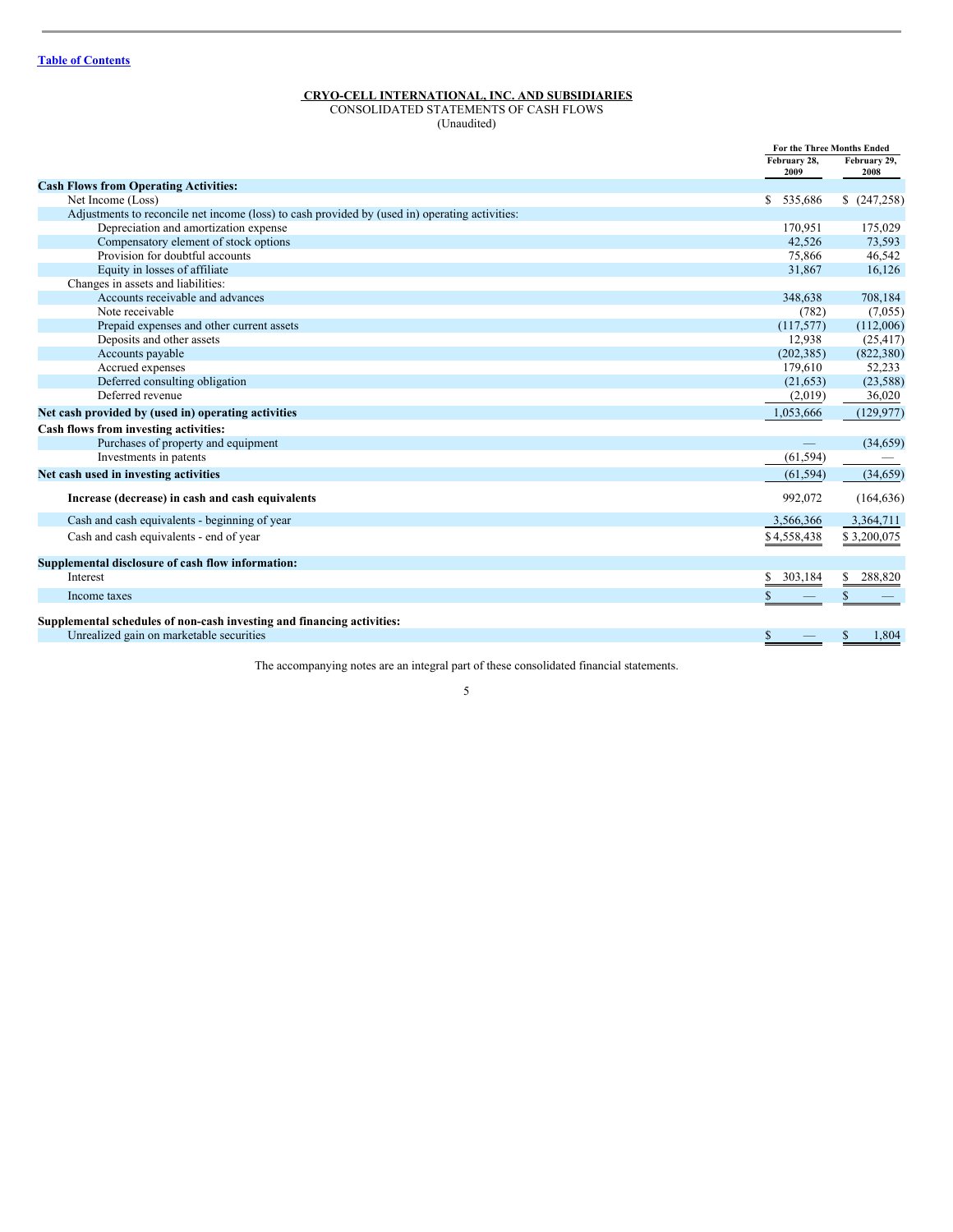#### <span id="page-5-0"></span>**CRYO-CELL INTERNATIONAL, INC. AND SUBSIDIARIES NOTES TO CONSOLIDATED FINANCIAL STATEMENTS February 28, 2009 (Unaudited)**

#### **Note 1 – Basis of Presentation**

The unaudited consolidated financial statements including the Consolidated Balance Sheets as of February 28, 2009 and November 30, 2008, the related Consolidated Statements of Operations and Comprehensive Income (Loss) and Cash Flows for the three months ended February 28, 2009 and February 29, 2008 have been prepared by Cryo-Cell International, Inc. and its subsidiaries ("the Company" or "Cryo-Cell"). In the opinion of management, all adjustments (which include only normal recurring adjustments) necessary to present fairly the financial position, results of operations, and changes in cash flows for all periods presented have been made.

The unaudited consolidated financial statements herein have been prepared pursuant to the rules and regulations of the Securities and Exchange Commission for interim financial reporting. Certain financial information and note disclosures, which are normally included in annual financial statements prepared in accordance with accounting principles generally accepted in the United States of America, have been condensed or omitted pursuant to those rules and regulations. It is suggested that these consolidated financial statements be read in conjunction with the financial statements and notes thereto included in the Company's November 30, 2008 Annual Report on Form 10-K.

#### **Revenue Recognition**

The Company records revenue from processing and storage of specimens. The Company recognizes revenue in accordance with SEC Staff Accounting Bulletin No. 101, ("SAB 101") as amended by SEC Staff Accounting Bulletin No. 104, ("SAB 104"), and Emerging Issues Task Force Issue No. 00-21, *Revenue Arrangements with Multiple Deliverables* ("EITF No. 00-21") for all revenue transactions. The Company recognizes revenue from processing fees upon completion of processing and cellular storage fees ratably over the contractual storage period. Deferred revenue on the accompanying balance sheets includes the portion of the annual storage fee and the twenty-one year storage fee that is being recognized over the contractual storage period. As of February 28, 2009 and November 30, 2008, the current portion of deferred revenue is approximately \$4,500,000 and \$4,600,000, respectively, and the long-term portion of deferred revenue is approximately \$7,200,000 and \$7,100,000, respectively. The Company also records revenue from shipping and handling when earned. Shipping and handling costs are expensed and included in cost of sales.

The Company has not had a third party conduct a physical inventory count of all specimens stored; however, the Company from time to time will perform a physical inventory count of specimens stored to ensure that all records are accurate.

#### **Income Taxes**

Under the asset and liability method of Financial Accounting Standards Board ("FASB") Statement of Financial Accounting Standards ("SFAS") No. 109*Accounting for Income Tax*es (SFAS 109), deferred tax assets and liabilities are recognized for the estimated future tax consequences attributable to differences between financial statement carrying amounts of existing assets and liabilities and their respective tax bases. Deferred tax assets and liabilities are measured using enacted tax rates expected to be recovered or settled. A valuation allowance covering the deferred tax assets of the Company as of February 29, 2009 and November 30, 2008, has been provided as the Company currently believes it is "more likely than not" that the future income tax benefits will not be realized.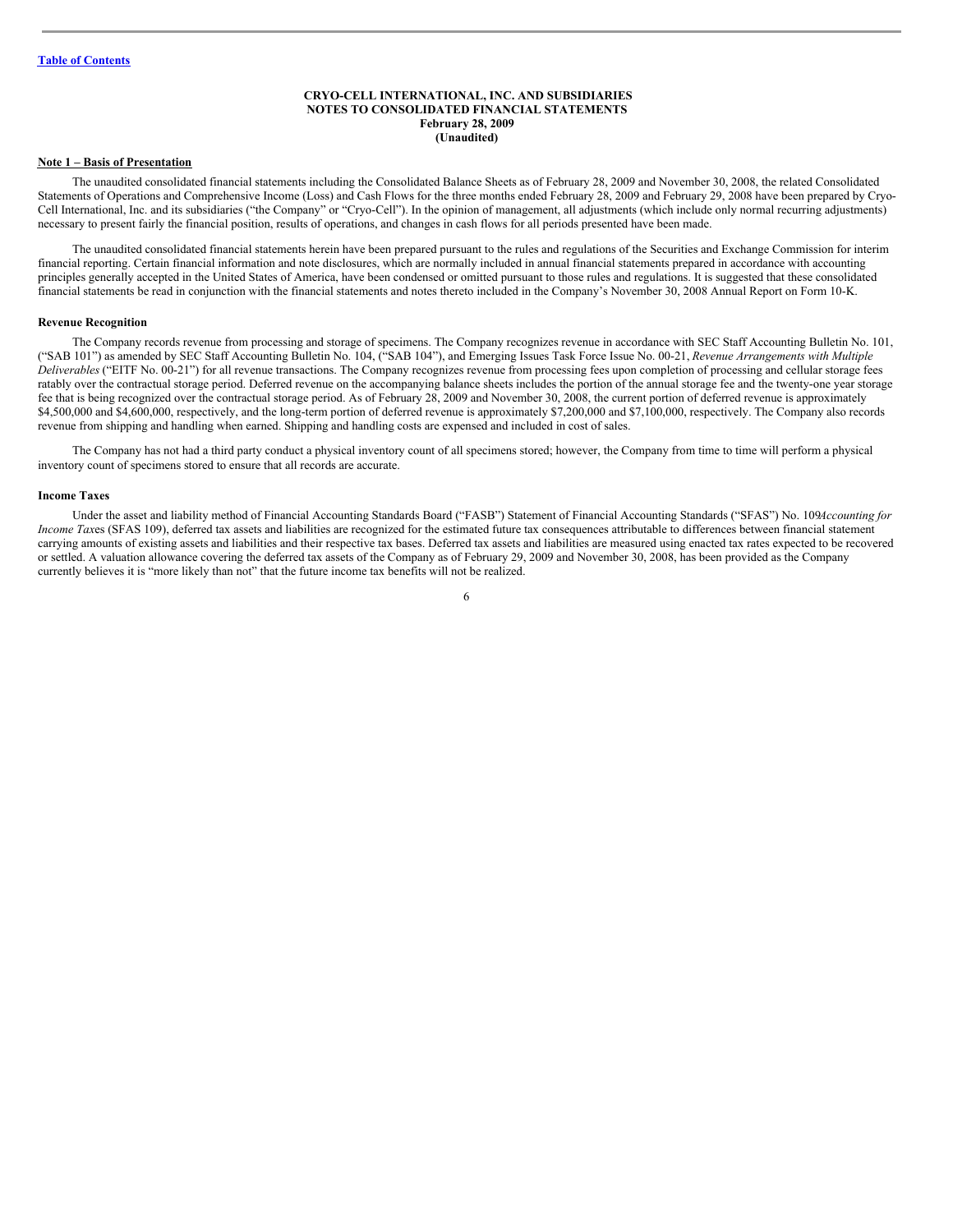The Company adopted the provisions of FASB Interpretation No. 48,*Accounting for Uncertainty in Income Taxes*("FIN 48"), on December 1, 2007. Previously, the Company had accounted for tax contingencies in accordance with SFAS No. 5, *Accounting for Contingencies*("SFAS 5"). As required by FIN 48, which clarifies SFAS 109, the Company recognizes the financial statement benefit of a tax position only after determining that the relevant tax authority would more likely than not sustain the position following an audit. For tax positions meeting the more-likely-than-not threshold, the amount recognized in the financial statements is the largest benefit that has a greater than 50 percent likelihood of being realized upon ultimate settlement with the relevant tax authority. Increases or decreases to the unrecognized tax benefits could result from management's belief that a position can or cannot be sustained upon examination based on subsequent information or potential lapse of the applicable statute of limitation for certain tax positions.

The Company recognizes interest and penalties related to uncertain tax positions in income tax expense. As of February 28, 2009 and November 30, 2008, the Company had no provisions for interest or penalties related to uncertain tax positions.

#### **Stock Compensation**

As of February 28, 2009, the Company has two stock-based employee compensation plans, which are described in Note 5. The Company accounts for stock options under the provisions of SFAS Statement 123R, *Share-Based Payment* ("SFAS 123R"). Compensation costs for the portion of awards for which the requisite service had not yet been rendered, and that were outstanding as of December 1, 2006 (the adoption date), are recognized as the service is rendered based on the grant date fair value of those awards calculated under SFAS 123R. The Company recognized approximately \$43,000 and \$74,000 for the three months ended February 28, 2009 and February 29, 2008, respectively of stock compensation expense.

#### **Fair Value of Financial Instruments**

Effective December 1, 2007, the Company adopted SFAS No. 157,*Fair-Value Measurements,*for financial assets and liabilities. Management uses the fair value hierarchy of SFAS No. 157, which gives the highest priority to quoted prices in active markets. The fair value of financial instruments is estimated based on market trading information, where available. Absent published market values for an instrument or other assets, management uses observable market data to arrive at its estimates of fair value. Management believes that the carrying amount of cash and cash equivalents, notes receivable and its liability associated with long term revenue sharing arrangements approximate fair value.

SFAS No. 157 defines fair value as an exit price, representing the amount that would be received to sell an asset or paid to transfer a liability in an orderly transaction between market participants at the measurement date. As such, fair value is a market-based measurement that should be determined based on assumptions that market participants would use in pricing an asset or liability. As a basis for considering such assumptions, SFAS No. 157 establishes a three-level fair value hierarchy that prioritizes the inputs used to measure fair value. The three levels of inputs used to measure fair value are as follows:

- Level 1 Quoted prices in active markets for identical assets or liabilities.
- Level 2 Observable inputs other than quoted prices included in Level 1, such as quoted prices for similar assets and liabilities in active markets; quoted prices for identical or similar assets and liabilities in markets that are not active; or other inputs that are observable or can be corroborated by observable market data.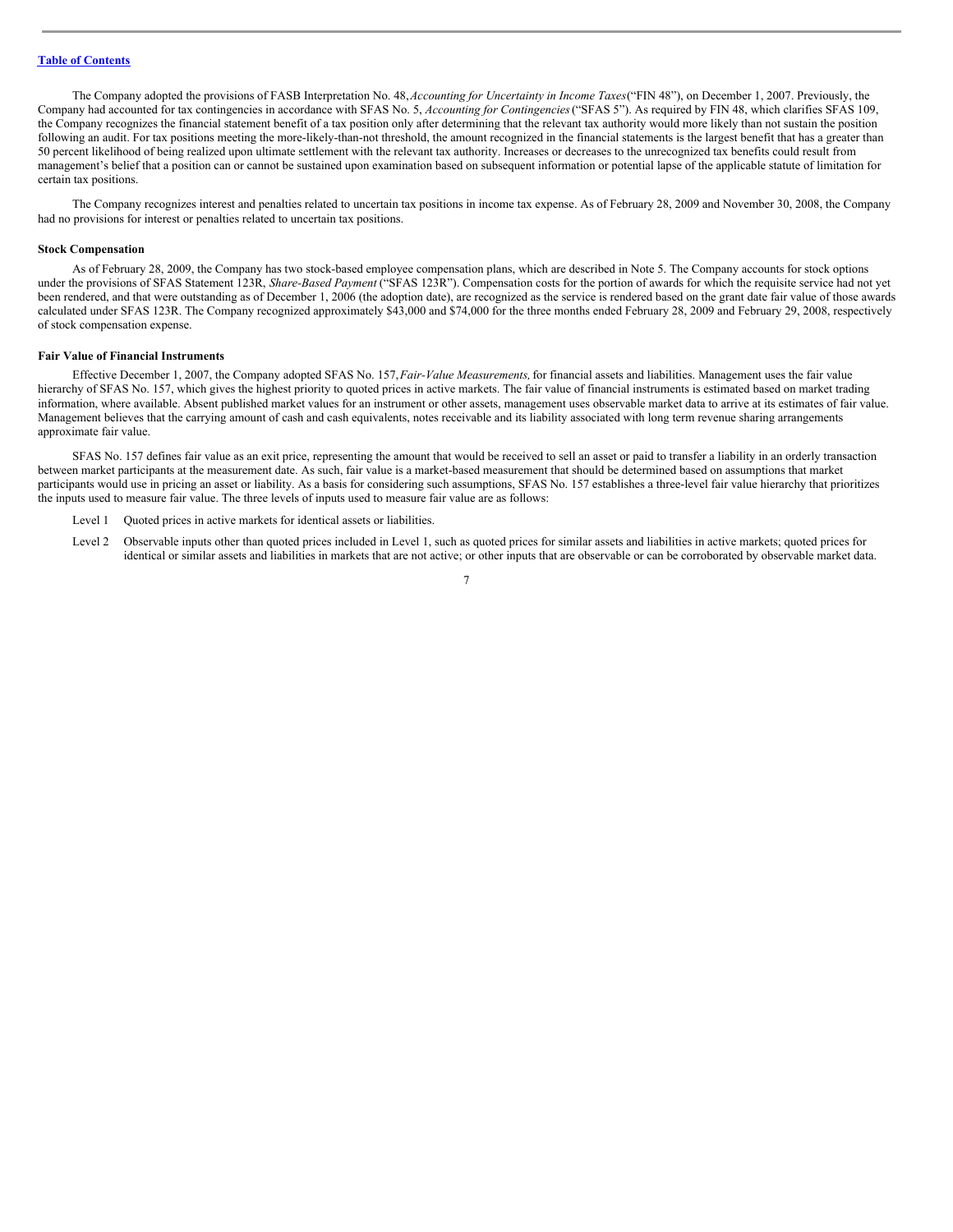Level 3 Unobservable inputs that are supported by little or no market activity and that are significant to the fair value of the assets or liabilities. This includes certain pricing models, discounted cash flow methodologies and similar techniques that use significant unobservable inputs.

The following table summarizes the financial assets and liabilities measured at fair value on a recurring basis as of February 28, 2009, segregated among the appropriate levels within the fair value hierarchy:

|                               | <b>Fair Value at</b><br>February 28, | <b>Fair Value Measurements at</b><br>February 28, 2009 Using |             |         |  |
|-------------------------------|--------------------------------------|--------------------------------------------------------------|-------------|---------|--|
| <b>Description</b>            | 2009                                 | <b>Level 1</b>                                               | Level 2     | Level 3 |  |
| Assets:                       |                                      |                                                              |             |         |  |
| Available-for-sale securities | \$1,131,404                          | \$6,404                                                      | \$1,125,000 | -       |  |

The following is a description of the valuation techniques used for these items, as well as the general classification of such items pursuant to the fair value hierarchy of SFAS No. 157.

*Available-for-sale securities* – the Company invested \$1,125,000 in variable rate, long-term, tax-exempt municipal bonds. The investments are held at cost, which approximates fair value, and are therefore classified within Level 2 of the fair value hierarchy. The Company further invests in exchange-traded equity securities. Fair values for these investments are based on quoted prices in active markets and are therefore classified within Level 1 of the fair value hierarchy.

#### **Product Warranty and Cryo-Cell CaresTM Program**

The Company provides its customers enrolled under the new pricing structure with a payment warranty under which the Company agrees to pay \$50,000 to its client if the U-Cord® product retrieved is used for a stem cell transplant for the donor or an immediate family member and fails to engraft, subject to various restrictions. Additionally, under the Cryo-Cell Cares<sup>TM</sup> program, the Company will pay \$10,000 to the client to offset personal expenses if the U-Cord® product is used for bone marrow reconstitution in a myeloblative transplant procedure. The Company has not experienced any claims under the warranty program nor has it incurred costs related to these warranties. The Company does not maintain insurance for this warranty program and therefore maintains reserves to cover estimated potential liabilities. The Company accounts for the warranty as an obligation and recognizes the obligation in accordance with SFAS 5, *Accounting for Contingencies*. The Company's reserve balance is based on the \$50,000 maximum payment and the \$10,000 maximum expense reimbursement multiplied by formulas to determine the projected number of units requiring a payout. The Company determined the estimated expected usage and engraftment failure rates based on an analysis of the Company's historical usage and failure rates and the historical usage and failure rates in other private and public cord blood banks based on published data. The Company's estimates of expected usage and engraftment failure could change as a result of changes in actual usage rates or failure rates and such changes would require an adjustment to the established reserves. The historical usage and failure rates have been very low and a small increase in the number of transplants or engraftment failures could cause a significant increase in the estimated rates used in determining our reserve. In addition, the reserve will increase as additional U-Cord® specimens are stored which are subject to the warranty. As of February 28, 2009 and November 30, 2008 the Company recorded reserves under these programs in the amounts of approximately \$111,000 and \$105,000, respectively, which are included in accrued expenses in the accompanying consolidated balance sheets.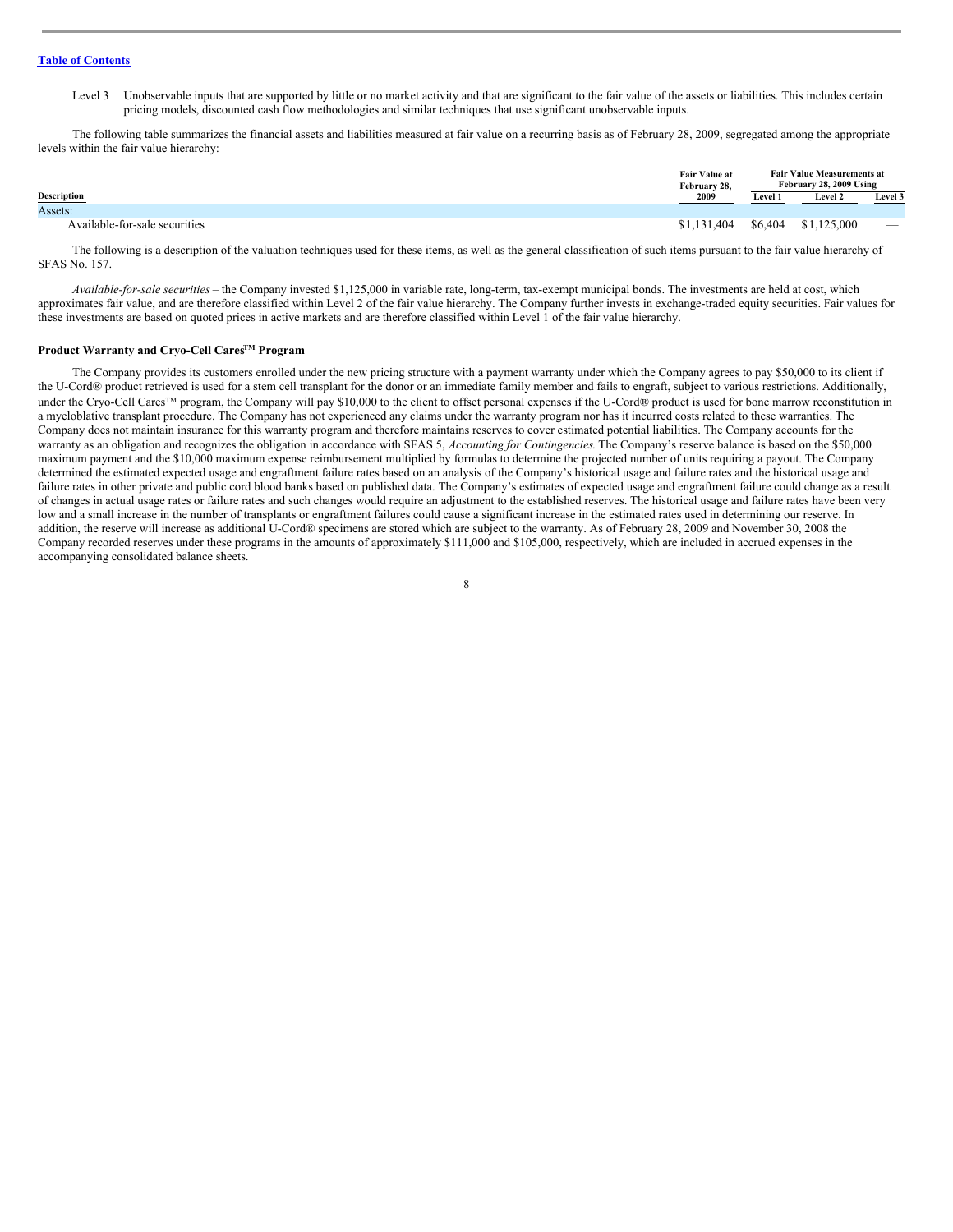#### **Recently Issued Accounting Pronouncements**

In December 2007, the FASB issued SFAS No. 141 (Revised),*Business Combinations* ("SFAS 141 R"), to improve the relevance, representational faithfulness, and comparability of the information that a reporting entity provides in its financial reports about a business combination and its effects. SFAS 141R establishes principles and requirements for how the acquirer, recognizes and ensures the identifiable assets acquired, the liabilities assumed, and any noncontrolling interest in the acquiree, recognizes and measures goodwill or a gain from a bargain purchase, and identifies financial statement disclosures related to the business combination.

SFAS 141R applies prospectively to business combinations for which the acquisition date is on or after the beginning of the first annual reporting period beginning on or after December 15, 2008. The Company is currently assessing the impact that SFAS 141R may have on its consolidated financial statements upon adoption on December 1, 2009.

In December 2007, FASB issued SFAS No. 160,*Noncontrolling Interests in Consolidated Financial Statements*("SFAS 160"), to improve the relevance, comparability, and transparency of the financial information that a reporting entity provides in its consolidated financial statements by establishing accounting and reporting standards for the noncontrolling interest in a subsidiary and for the deconsolidation of a subsidiary. SFAS 160 is effective for financial statements issued for fiscal years beginning on or after December 15, 2008. The Company is currently assessing the impact that SFAS 160 may have on its consolidated financial statements upon adoption on December 1, 2009.

In May 2008, FASB issued SFAS No. 162,*The Hierarchy of Generally Accepted Accounting Principles*("SFAS 162"), to identify the sources of accounting principles and the framework for selecting the principles to be used in the preparation of financial statements of nongovernmental entities that are presented in conformity with generally accepted accounting principles ("GAAP"). SFAS 162 is effective 60 days following the SEC's approval of the Public Company Accounting Oversight Board amendments to AU Section 411, The Meaning of Present Fairly in Conformity With Generally Accepted Accounting Principles. The Company is currently assessing the impact that SFAS 162 may have on its consolidated financial statements.

In November 2008, the FASB issued EITF Issue No. 08-06,*Equity Method Investment Accounting Considerations*("EITF 08-06"), to clarify the accounting for certain transactions and impairment considerations involving equity method investments. EITF 08-06 is effective in fiscal periods beginning on or after December 15, 2008. The Company is currently assessing the impact that EITF 08-06 may have on its consolidated financial statements upon adoption on December 1, 2009.

#### **Note 2 – Net Income (Loss) per Common Share**

Net income (loss) per common share data is based on net income (loss) and not comprehensive income (loss). The following table sets forth the calculation of basic and diluted earnings per share:

|                                                                | For the three months ended<br><b>February 28, 2009</b> | For the three months ended<br><b>February 29, 2008</b> |
|----------------------------------------------------------------|--------------------------------------------------------|--------------------------------------------------------|
| Numerator:                                                     |                                                        |                                                        |
| Net Income (Loss)                                              | 535,686                                                | (247, 258)                                             |
| Denominator:                                                   |                                                        |                                                        |
| Weighted-average shares outstanding-basic                      | 11,750,543                                             | 11,672,129                                             |
| Dilutive common shares issuable upon exercise of stock options | 541                                                    |                                                        |
| Weighted-average shares-diluted                                | 11,751,084                                             | 11.672.129                                             |
| Earnings per share:                                            |                                                        |                                                        |
| Basic                                                          | .05                                                    | (.02)                                                  |
| Diluted                                                        | .05                                                    | (.02)                                                  |

 $\overline{Q}$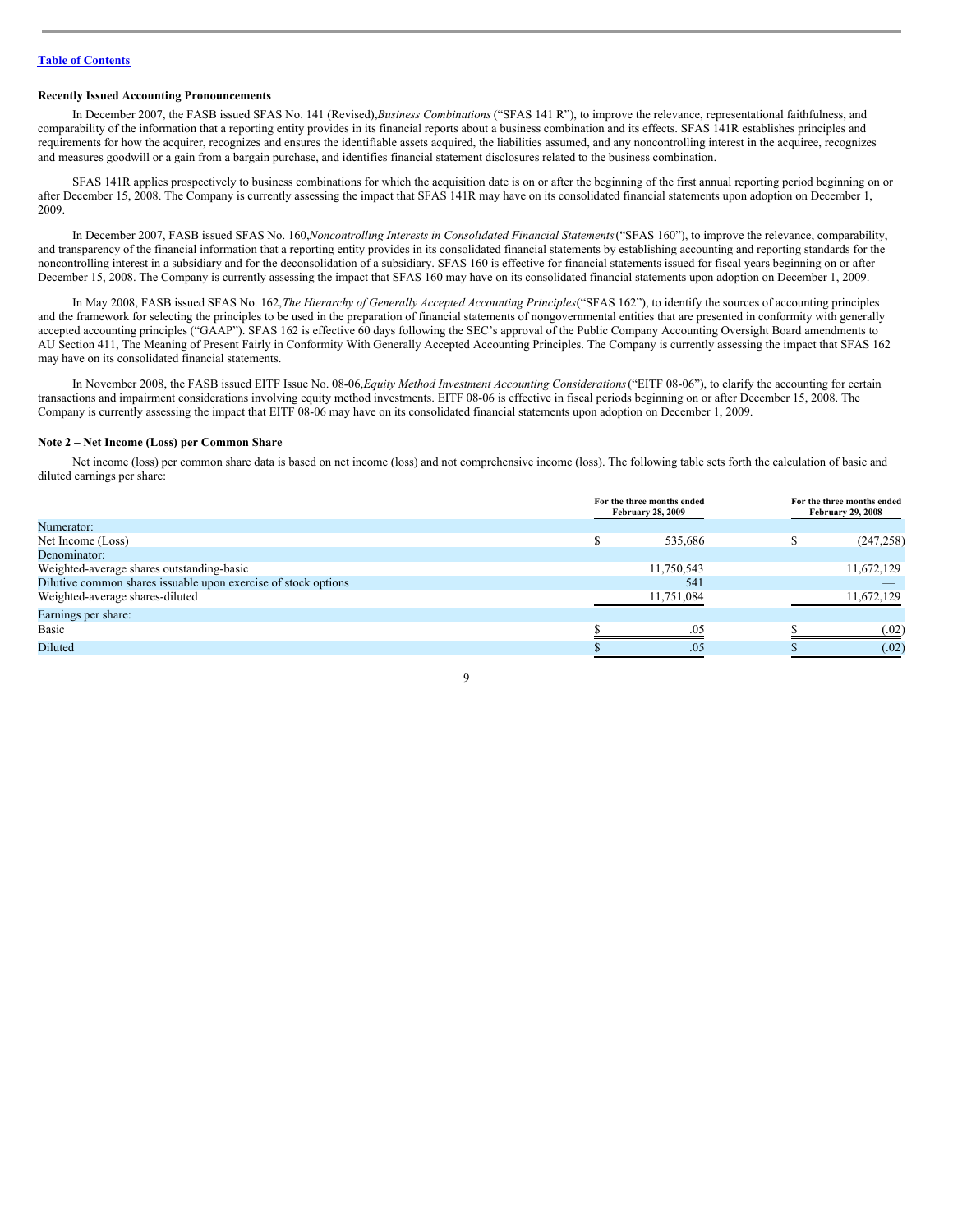The Company excluded the effect of 988,381 and 992,637 outstanding stock options for the three months ended February 28, 2009 and February 29, 2008, respectively, from the computation of diluted earnings per share, as the effect of potentially dilutive shares would be anti-dilutive.

#### **Note 3 – Legal Proceedings**

The Company is involved in the following legal proceedings:

PharmaStem Therapeutics, Inc. ("PharmaStem") filed a complaint dated February 22, 2002 against the Company and several other defendants in the United States District Court for the District of Delaware, alleging infringement of United States Patents No. 5,004,681 and No. 5,192,553, relating to certain aspects of the collection, cryopreservation and storage of hematopoietic stem cells and progenitor cells from umbilical cord blood. After several years of proceedings at the District Court level, the United States Court of Appeals for the Federal Circuit issued a decision in July 2007 that Cryo-Cell did not infringe these two patents and that the two patents are invalid. PharmaStem filed a certiorari petition in January 2008 seeking to have the United States Supreme Court review the appellate court's decision as to the invalidity of the patents, but did not seek any further review of the non-infringement decision. However, the United States Supreme Court denied certiorari in March 2008, so the decision by the United States Court of Appeals for the Federal Circuit in favor of the Company is final and non-appealable. PharmaStem had also filed a second complaint against the Company and other defendants in July 2004 in the United States District Court for the Middle District of Florida, alleging infringement of United States Patents No. 6,461,645 and 6,569,427, which also relate to certain aspects of the collection, cryopreservation and storage of hematopoietic stem cells and progenitor cells from umbilical cord blood. The Delaware court granted Cryo-Cell's motion in October 2005 to stay the proceedings in the second case pending the outcome of the first case and a decision from the United States Patent and Trademark Office ("U.S. PTO") on certain patent re-examination issues. On September 2, 2008, the U.S. PTO issued a Re-examination Certificate cancelling all claims of United States Patent No. 6,461,645, and on September 16, 2008, the U.S. PTO issued a Re-examination Certificate cancelling all claims of United States Patent No. 6,569,427. As a result of the cancellation of all patent claims involved in the second case by the U.S. PTO, we will seek a dismissal of all claims for relief set forth by PharmaStem in the second case.

#### **Note 4 – Investment in Saneron CCEL Therapeutics, Inc. ("Saneron")**

As of February 28, 2009 and November 30, 2008, the Company had an ownership interest of approximately 36% in Saneron, which is accounted for under the equity method of accounting. During 2008, the Company had an independent valuation performed on the Company's interest in Saneron. Management believes that this valuation accurately reflects the fair value of the Company's interest in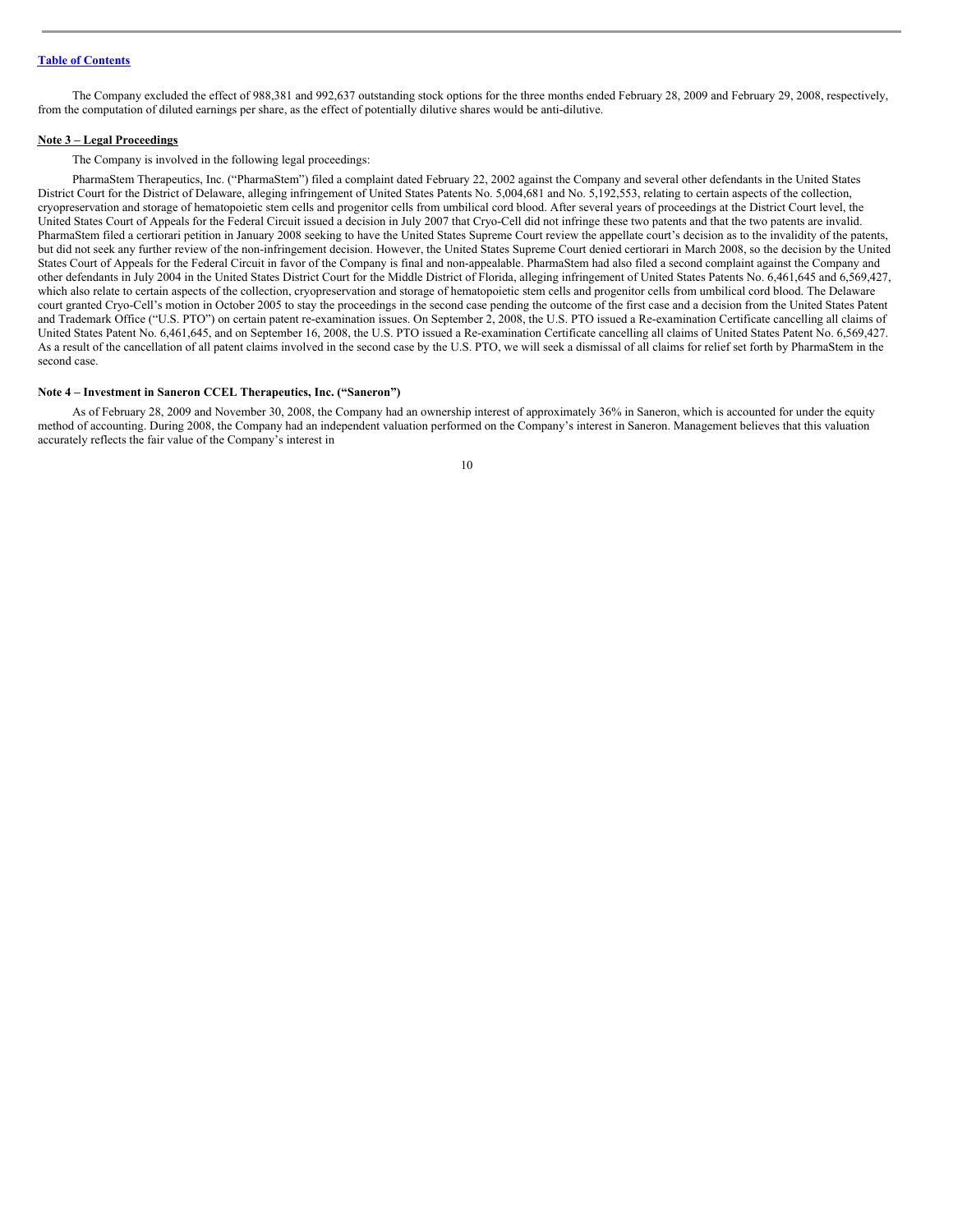Saneron as of February 28, 2009 and November 30, 2008 and that the investment was not impaired. During 2006, the Company ceased recording equity in losses once the investment balance was written down to the total amount of goodwill, as goodwill should not be amortized. As of February 28, 2009 and November 30, 2008, the net Saneron investment, which includes goodwill, is reflected on the consolidated balance sheets at approximately \$684,000.

For the three months ended February 28, 2009 and February 29, 2008, the Company recorded equity in losses of Saneron operations of approximately \$32,000 and \$16,000, respectively, related to certain stock and warrant awards that were granted by Saneron at below fair market value to certain employees, consultants and members of Saneron management who represent owners of Saneron and serve on its board of directors. The Company will continue to record equity in losses of affiliates related to stock compensation expense as this offsets additional paid-in capital and not the investment balance.

As of February 28, 2009 and November 30, 2008, the Company has classified the Company's portion of the initial value of Company stock held by Saneron of approximately \$807,000 within stockholders' equity as treasury stock.

#### **Note 5 – Stock Options**

The Company maintains the Stock Incentive Plan ("the Plan") that has reserved 2,250,000 shares of the Company's common stock for issuance pursuant to stock options or restricted stock. During 2004, the Plan was amended to allow issuance of options to certain consultants of the Company. Options issued under the Plan have a term ranging from five to seven years from the date of grant and have a vesting period ranging from immediately upon issuance to three years from the date of grant. The options are exercisable for a period of 90 days after termination.

The Company also maintains the 2006 Stock Incentive Plan (the "2006 Plan"). The 2006 Plan has reserved 1,000,000 shares of the Company's common stock for issuance pursuant to stock options, restricted stock, stock-appreciation rights (commonly referred to as "SARs"), stock awards (i.e. performance shares and performance units). No options have been issued from the 2006 Plan to date.

The fair value of each option award is estimated on the date of the grant using the Black-Scholes valuation model that uses the assumptions noted in the following table. Expected volatility is based on the historical volatility of the Company's stock. The Company uses historical data to estimate option exercise and employee termination within the valuation model. The risk-free rate for periods within the contractual life of the option is based on the U.S. Treasury yield curve in effect at the time of grant. The expected term of options granted is derived from the output of the option valuation model and represents the period of time that options granted are expected to be outstanding.

Variables used to determine the fair value of the options granted for the three months ended February 28, 2009 and February 29, 2008 are as follows:

|                          | <b>February 28, 2009</b> | <b>February 29, 2008</b> |
|--------------------------|--------------------------|--------------------------|
| Weighted average values: |                          |                          |
| Expected dividends       | $0\%$                    | $0\%$                    |
| Expected volatility      | 95.5%                    | 89.2%                    |
| Risk free interest rate  | 1.50%                    | 3.12%                    |
| Expected life            | 5 years                  | 5 years                  |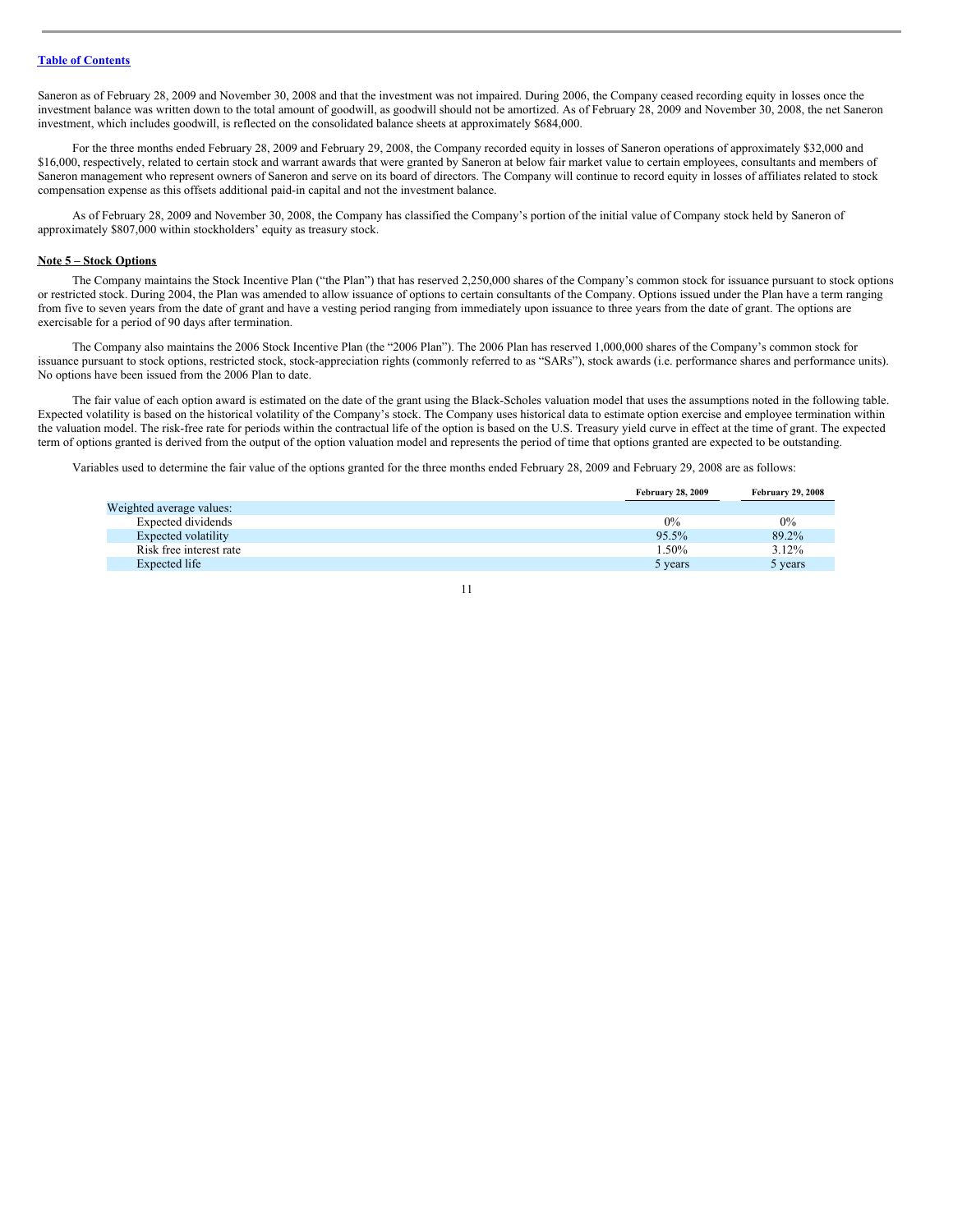Stock option activity for the three months ended February 28, 2009, was as follows:

|                                  | <b>Shares</b> | Weighted<br>Average<br><b>Exercise</b><br>Price | Weighted<br>Average<br>Remaining<br>Contractual<br>Term | Aggregate<br>Intrinsic<br>Value |
|----------------------------------|---------------|-------------------------------------------------|---------------------------------------------------------|---------------------------------|
| Outstanding at November 30, 2008 | 1,002,683     | \$2.88                                          | 3.05                                                    | $\bf{0}$                        |
| Granted                          | 7,500         | 0.47                                            |                                                         |                                 |
| Exercised                        | _             | _                                               |                                                         |                                 |
| Terminated                       | (16, 802)     | 2.21                                            |                                                         |                                 |
| Outstanding at February 28, 2009 | 993,381       | \$2.87                                          | 2.82                                                    | 950                             |
| Exercisable at February 28, 2009 | 818,679       | \$3.10                                          | 2.27                                                    | $\overline{\mathbf{0}}$         |

The weighted average grant date fair value of options granted during the three months ended February 28, 2009 and February 29, 2008 was \$0.34 and \$0.86, respectively. There were no options exercised during the three months ended February 28, 2009 and February 29, 2008. The aggregate intrinsic value of exercisable options at February 28, 2009 was \$0 as none of the outstanding option prices were above the fair market value of the Company's stock.

Significant option groups exercisable at February 28, 2009 and related price and contractual life information are as follows:

|                                 | Outstanding |                                                                 |                                           | Exercisable |                                           |  |
|---------------------------------|-------------|-----------------------------------------------------------------|-------------------------------------------|-------------|-------------------------------------------|--|
| <b>Range of Exercise Prices</b> | Outstanding | <b>Weighted Average</b><br>Remaining<br><b>Contractual Life</b> | Weighted<br><b>Average Exercise Price</b> | Outstanding | Weighted<br><b>Average Exercise Price</b> |  |
| \$0.42 to \$1.00                | 127,500     | 6.02                                                            | \$0.78                                    | 32.912      | \$0.76                                    |  |
| \$1.01 to \$2.00                | 50,167      | 5.21                                                            | \$1.45                                    | 38,504      | \$1.47                                    |  |
| \$2.01 to \$3.00                | 101,334     | 3.47                                                            | \$2.35                                    | 92,170      | \$2.36                                    |  |
| \$3.01 to \$4.00                | 524,871     | 2.36                                                            | \$3.20                                    | 465.584     | \$3.18                                    |  |
| \$4.01 to \$5.00                | 189,509     | 0.93                                                            | \$4.02                                    | 189,509     | \$4.02                                    |  |
|                                 | 993,381     | 2.82                                                            | \$2.87                                    | 818,679     | \$3.10                                    |  |

A summary of the status of the Company's non-vested shares as of February 28, 2009, and changes during the three months ended February 28, 2009, is presented below:

|                                 | <b>Shares</b> | <b>Weighted Average</b><br><b>Grant-Date</b><br><b>Fair Value</b> |
|---------------------------------|---------------|-------------------------------------------------------------------|
| Non-vested at November 30, 2008 | 190,951       | 1.39                                                              |
| Granted                         | 7,500         | 0.34                                                              |
| Vested                          | (16,250)      | 0.88                                                              |
| Forfeited                       | (7,499)       | 1.08                                                              |
| Non-vested at February 28, 2009 | 174,702       | 1.41                                                              |

As of February 28, 2009 there was approximately \$69,000 of total unrecognized compensation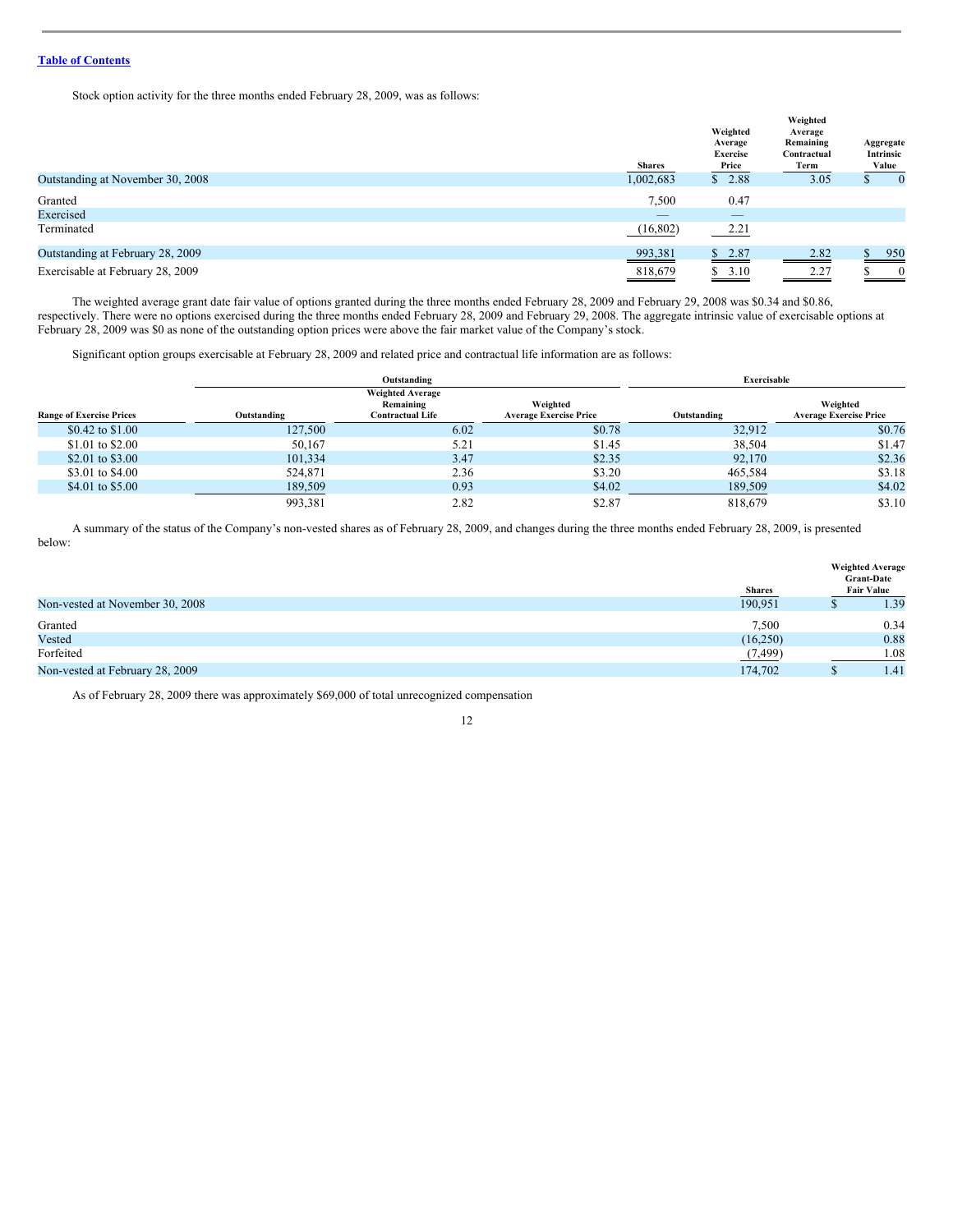cost related to non-vested share-based compensation arrangements granted under the Plan. The cost is expected to be recognized over a weighted-average period of 1.14 years as of February 28, 2009. The total fair value of shares vested during the three months ended February 28, 2009 was approximately \$14,000.

#### **Note 6 – Marketable Securities and Other Investments**

The Company accounts for marketable securities and other investments at fair value or considers fair value in their measurement under various accounting literature, including SFAS No. 115, Accounting for Certain Investments in Debt and Equity Instruments ("SFAS 115"), SFAS 157 and SFAS 159. Adjustments to the fair value in the Company's marketable securities and other investments are reflected in accumulated other comprehensive gain.

Marketable securities were \$1,125,000 at February 28, 2009 and November 30, 2008. Included within marketable securities on the accompanying consolidated balance sheets as of February 28, 2009 and November 30, 2008 are variable rate, long-term, tax-exempt municipal bonds. The interest rate on these variable rate municipal bonds resets every seven days to adjust to current market conditions. The Company can redeem these investments at cost at any time with seven days notice. Therefore, the investments are held at cost, which approximate fair value and are classified as short-term investments on the accompanying consolidated balance sheets. The Company holds these investments as available for sale.

#### **Other Investments**

The Company uses the guidance as described above, to account for the other investments. The fair value of other investments as of February 28, 2009 and November 30, 2008 was approximately \$6,400. The Company did not record an unrealized holding loss as a component of stockholders equity on other investments as of February 28, 2009 and November 30, 2008.

#### **Note 7 – License Agreements**

On February 20, 2008, the Company entered into an agreement with Cryo-Cell de Venezuela for storage services and the exclusive license to market the Company's U-Cord program. The agreement was amended on August 29, 2008. The license allows Cryo-Cell de Venezuela to directly market the U-Cord program throughout Venezuela and to collect and ship the specimens to the Company's facility in Oldsmar, Florida for which the Company receives a fee for processing and storage of the specimens. The initial up-front storage services and license fee is \$200,000 and is non-refundable. The Company received the first installment payment of \$100,000 during the first quarter of fiscal 2008 and the second installment payment of \$100,000 during the first quarter of fiscal 2009.

On March 17, 2008, the Company entered into a definitive License and Royalty Agreement with LifeCell International Private Ltd. ("ACCPL") to establish and market its C'elle<sup>™</sup> preservation program in India and optionally, into the countries of Bangladesh, Nepal, Pakistan and Sri Lanka. The non-refundable up-front license fee of \$250,000 is payable by ACCPL in installments. The first installment of \$89,000, net of taxes, was paid during the second quarter of fiscal 2008. The final payment of \$150,000, before taxes, is payable in the second quarter of fiscal 2009. In consideration for the up-front license fee, the Company licensed its technology, know-how and quality systems to ACCPL. In addition, the Company will receive royalty fees of 8% of the C'elle collection and processing revenues generated by ACCPL up to 10,000 specimens. The Company will also receive royalty fees of 8% on storage revenues up to 10,000 specimens. Once ACCPL has processed 10,000 specimens, the parties have agreed to renegotiate the royalty fee on collection, processing and storage revenues.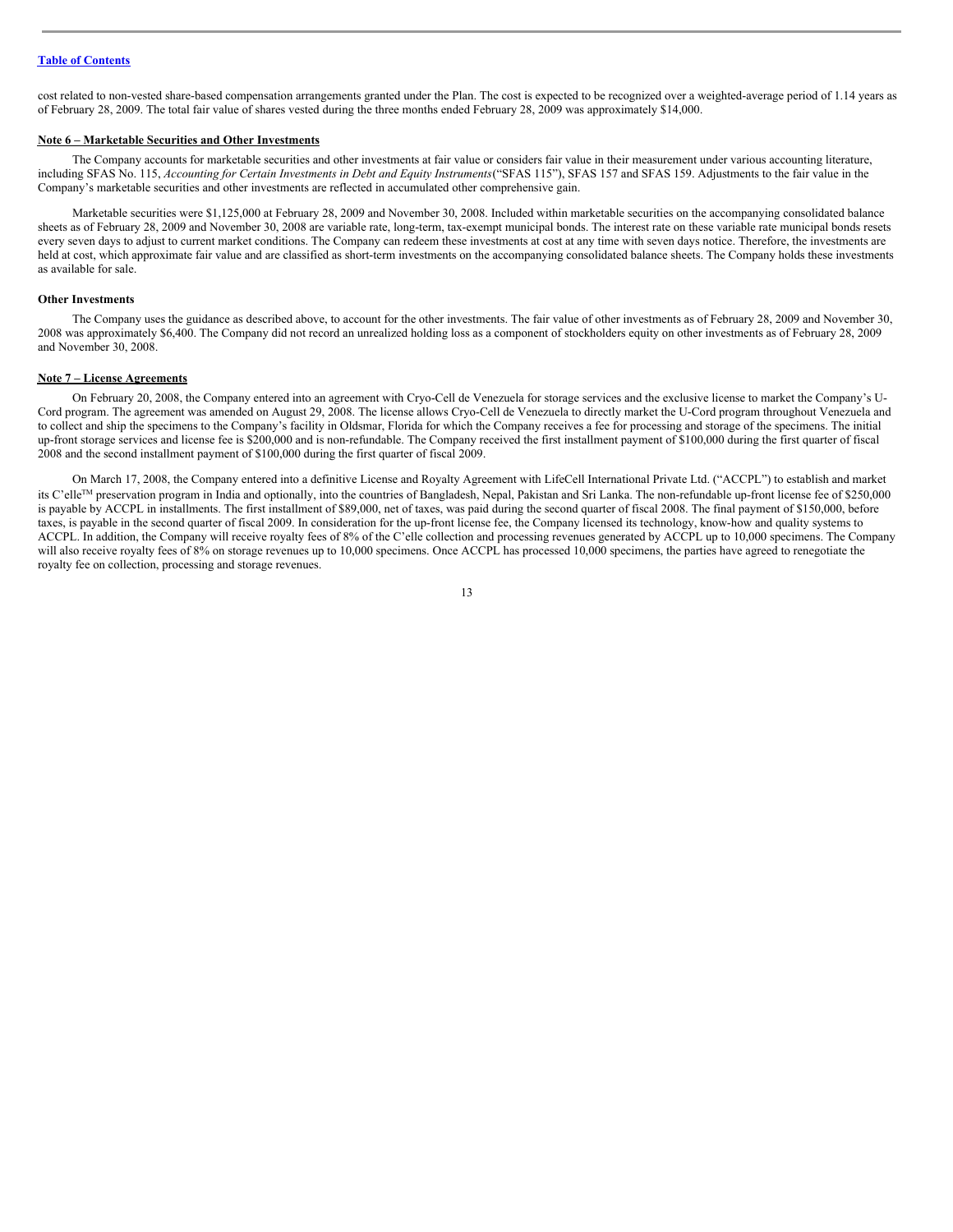#### <span id="page-13-0"></span>**Item 2. Management's Discussion and Analysis of Financial Condition and Results of Operations.**

#### **Overview**

The Company is engaged in cellular processing and cryogenic storage, with a current focus on the collection and preservation of umbilical cord (U-Cord®) blood stem cells for family use. The Company's principal sources of revenues are service fees for cord blood processing and preservation for new customers and recurring annual storage fees. The Company currently charges fees of \$1,595 to new clients for the collection kit, processing and testing and return medical courier service, with discounts in the case of multiple children from the same family and in other circumstances. The Company currently charges an annual storage fee of \$125 for new clients; storage fees for existing customers depend on the contracts with such customers. The Company also receives other income from licensing fees and royalties from global affiliates.

In recent years, the Company has expanded its research and development activities to develop technologies related to stem cells other than umbilical cord blood stem cells. During 2007, much of the Company's research and development activities focused on the development of proprietary technology related to maternal placental stem cells (MPSCs). Also in 2006, the Company discovered technology related to menstrual stem cells. In November 2007, the Company announced the launch of its C'elle™ service related to this technology, and the Company continues to focus its current research and development activities principally on the C'elle service and related new menstrual stem cell technologies.

During the three months ended February 28, 2009, the Company's revenues decreased 7% as compared to the same period in 2008. The Company reported net income of approximately \$536,000, or \$.05 per basic common share for the three months ended February 28, 2009 compared to a net loss of approximately (\$247,000) or (\$.02) per basic common share for the same period in 2008. The increase in net income for the three months ended February 28, 2009 principally resulted from a 23% decrease in marketing, general and administrative expenses, due mainly to the decrease in operational expenses that have resulted in improved operating efficiencies, as well as, a 23% decrease in cost of sales primarily due to a decline in the number of specimens processed. In addition, research and development expenses were approximately \$26,000 for the three months ended February 28, 2009, a decrease of approximately 43% in comparison to the same period in 2008. The expenses for the three months ended February 29, 2008 are primarily comprised of expenses related to the initial commercialization of the Company's new stem cell technology, C'elle, which was launched in November 2007.

At February 28, 2009, the Company had cash and cash equivalents of \$4,558,438. The Company's cash increased by approximately \$992,000 during the first three months of fiscal 2009, primarily as a result of positive cash flow from operations. The increase in operating cash flow was primarily attributable to the Company's net income during the first three months of fiscal 2009 as well as increased collections on accounts receivable. As of April 14, 2009, the Company maintains no indebtedness.

#### **Results of Operations**

*Revenues.* Revenues for the three months ended February 28, 2009 were \$3,864,957 as compared to \$4,170,316 for the same period in 2008, representing a 7% decrease. The decrease is primarily attributable to a decrease in specimens processed of 9%, in addition to an increase in sales discounts of 17%, partially offset by a 9% increase in recurring annual storage fee revenue for the three months ended February 28, 2009 compared to the 2008 period. Sales discounts represent discounts to returning clients and promotions offered to newly enrolled clients.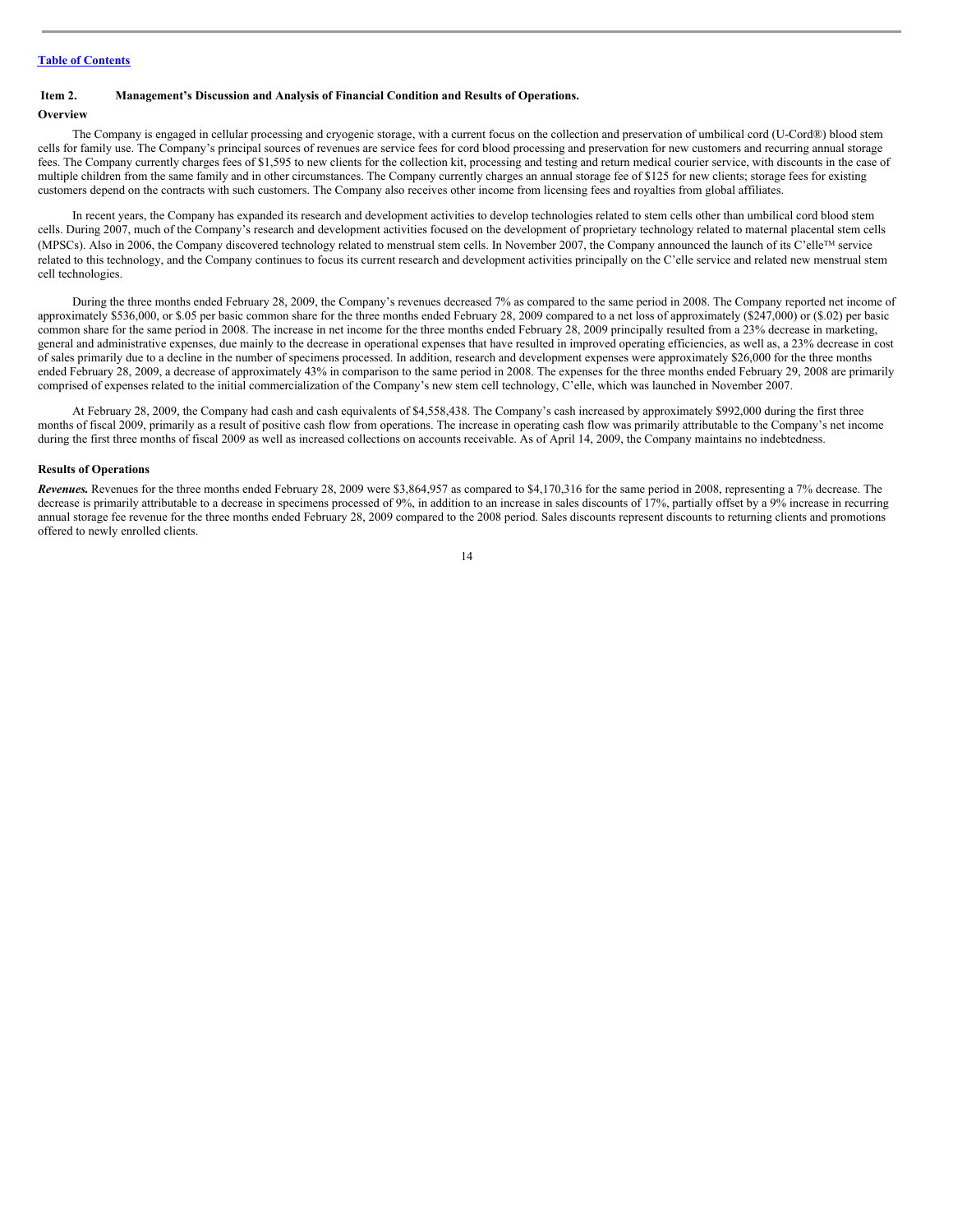Cost of Sales. Cost of sales for the three months ended February 28, 2009 was \$1,109,690 as compared to \$1,445,073 for the same period in 2008, representing a 23% decrease. Cost of sales was 29% of revenues for the three months ended February 28, 2009 and 35% for the three months ended February 29, 2008. Cost of sales includes wages and supplies associated with process enhancements to the existing production procedures and quality systems in the processing of cord blood specimens at the Company's facility in Oldsmar, Florida and depreciation expense of approximately \$71,000 and \$69,000 for the three months ended February 28, 2009 and February 29, 2008, respectively. The decrease in cost of sales is primarily attributable to the decrease in operational expenses and the decrease in specimens processed during the three months ended February 28, 2009 compared to the 2008 period.

*Marketing, General and Administrative Expenses.* Marketing, general and administrative expenses for the three months ended February 28, 2009 were \$2,095,243 as compared to \$2,735,240 for the 2008 period representing a 23% decrease. These expenses are primarily comprised of expenses for consumer advertising, salaries and wages for personnel and professional fees. The higher expenses in the 2008 period were principally attributable to the implementation of the Company's strategic initiatives to increase market share and achieve unit growth by strengthening the resources allocated to sales and marketing. The Company reduced these expenses in the 2009 period.

*Research, Development and Related Engineering Expenses.*Research, development and related engineering expenses for the three months ended February 28, 2009 were \$25,640 as compared to \$44,700 for the three months ended February 29, 2008. The expenses for the three months ended February 28, 2009 and February 29, 2008 are primarily comprised of expenses related to commercialization of the Company's new stem cell technology, C'elle, which was launched in November 2007.

*Depreciation and Amortization*. Depreciation and Amortization for the three months ended February 28, 2009 was \$100,299 compared to \$106,025 for the 2008 period. The decrease was caused by a portion of the Company's property and equipment becoming fully depreciated during fiscal 2008.

*Interest Expense.* Interest expense during the three months ended February 28, 2009, was \$324,241 compared to \$300,414 during the comparable period in 2008. Interest expense is mainly comprised of payments made to the other parties to the Company's Revenue Sharing Agreements ("RSAs") based on the Company's storage revenue. Prior to fiscal 2002, the Company entered into RSAs with individuals and entities for specific geographic areas. The Company's RSAs provide that in exchange for an up-front payment, the Company would share in perpetuity a percentage of its future revenue derived from the annual storage fees charged related to a certain number of specimens that originated from specific areas. The Company currently has four RSAs in effect covering the following areas: New York, Texas, Florida and Illinois (including contiguous states). If the Company's storage revenues continue to increase in areas covered by RSAs, the Company's interest expense related to the RSA payments will also increase.

*Licensee Income.* Licensee income for the three months ended February 28, 2009, was \$338,151 as compared to \$182,547 for the 2008 period. Licensee income for the three months ended February 28, 2009 principally consisted of \$238,151 in royalty income earned on the processing and storage of cord blood stem cell specimens in geographic areas where the Company has license agreements. The remaining 2009 licensee income related to an installment payment of a non-refundable up-front license fee from the licensee of the Company's U-Cord program in Venezuela. Licensee income for the 2008 period consisted of royalty income earned on subsequent processing and storage of specimens in geographical areas where the Company has license agreements, and from the sale of sub-license agreements by licensees.

*Equity in Losses of Af iliate.*Equity in losses of affiliate was \$31,867 for the three months ended February 28, 2009, compared to \$16,126 for the 2008 period. Equity in losses of affiliate for the three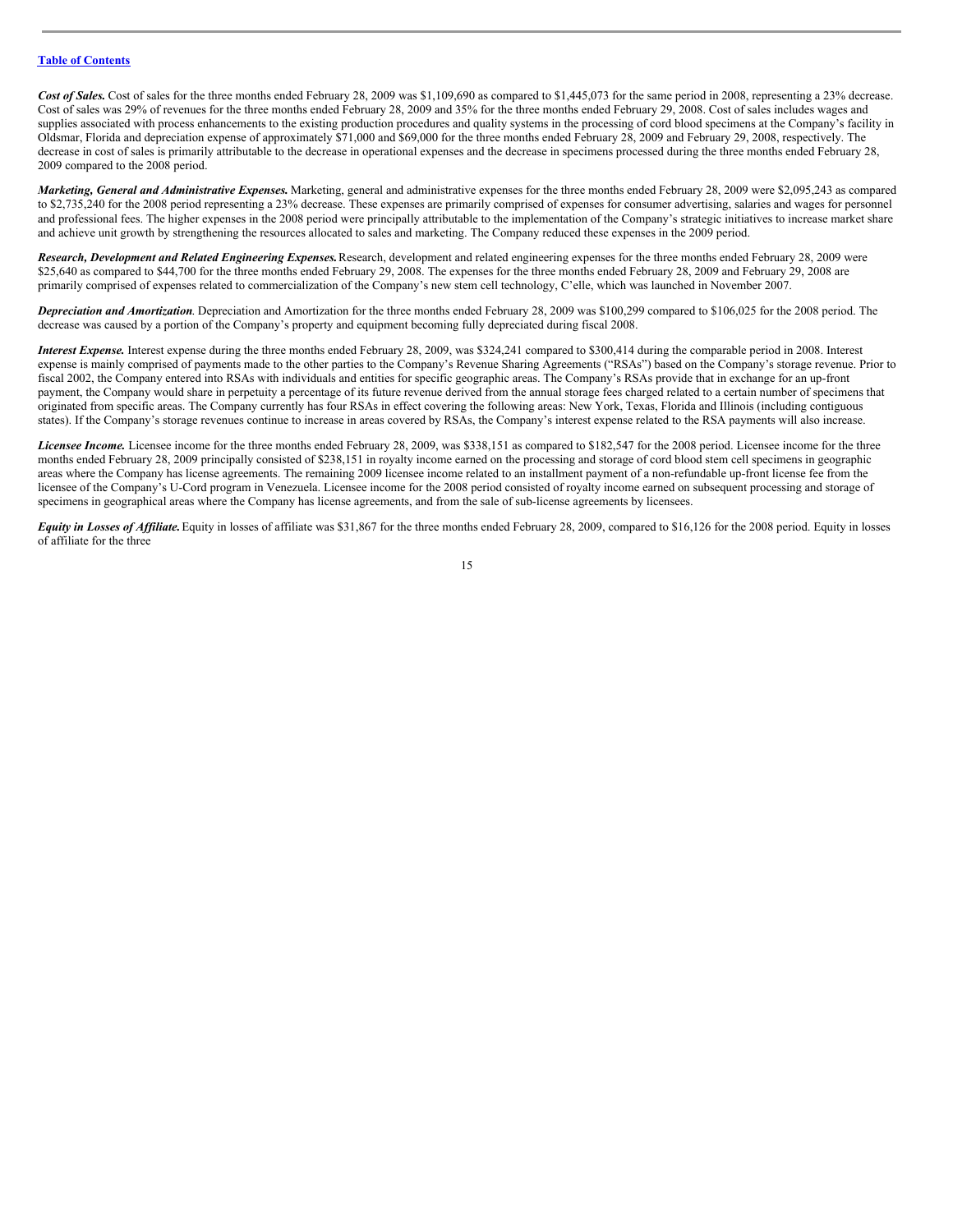months ended February 28, 2009 and February 29, 2008, solely consists of amounts related to compensation expense for stock option awards that were granted by Saneron to certain consultants and employees.

*Income Taxes*. There was no income tax expense for the three months ended February 28, 2009 and for the same period in 2008. The Company did not record income tax expense during the first quarter of 2009 or 2008 due to the tax benefits of the Company's net loss not being recognized due to a full valuation for deferred tax assets being recorded. It is management's current belief it is "more likely than not" that future tax benefits will not be realized as a result of future income.

#### **Liquidity and Capital Resources**

Through February 28, 2009, the Company's principal source of cash has been from sales of its U-Cord® program to customers, the sale of license agreements and proceeds from RSAs. Currently, the Company's cash flow is derived primarily from sales relating to its storage services, including the initial fee and ongoing storage fees. The Company does not expect a change in its principal source of cash flow.

At February 28, 2009, the Company had cash and cash equivalents of \$4,558,438 as compared to \$3,566,366 at November 30, 2008. The increase in cash and cash equivalents during the three months ended February 28, 2009 was primarily attributable to the following:

Net cash provided by operating activities for the three months ended February 28, 2009 was \$1,053,666, which was primarily attributable to the Company's operating activities, including the receipt of the second \$100,000 installment payment from the sale of the Cryo-Cell de Venezuela licensee agreement and the collection of accounts receivable.

Net cash used in operating activities for the three months ended February 29, 2008 was \$129,977, which was primarily attributable to the Company's net loss during the first three months of 2008.

Net cash used in investing activities for the three months ended February 28, 2009 was \$61,594, which was attributable to the costs associated with the application and development of patents.

Net cash used in investing activities for the three months ended February 29, 2008 was \$34,659, which was primarily attributable to the purchase of property and equipment.

There was no cash provided by or used in financing activities during the first three months of fiscal 2009 and 2008.

The Company does not have a line of credit or other type of financing instrument. The Company anticipates making non-discretionary capital expenditures of approximately \$250,000 over the next twelve months. The Company anticipates funding future property and equipment purchases with cash flows from operations.

The Company anticipates that its cash and cash equivalents, marketable securities and cash flows from operations will be sufficient to fund its known cash needs for at least the next 12 months. Cash flows from operations will depend primarily upon increasing revenues from sales of its umbilical cord blood cellular storage services and the C'elle service, and controlling expenses. If expected increases in revenues are not realized, or if expenses are higher than anticipated, the Company may be required to reduce or defer cash expenditures or otherwise manage its cash resources during the next 12 months so that they are sufficient to meet the Company's cash needs for that period. In addition, the Company may consider seeking equity or debt financing if deemed appropriate for its plan of operations, and if such financing can be obtained on acceptable terms. There is no assurance that the reductions in expenditures, if necessary, will not have an adverse effect on the Company's business operations, including sales activities and the development of new services and technology.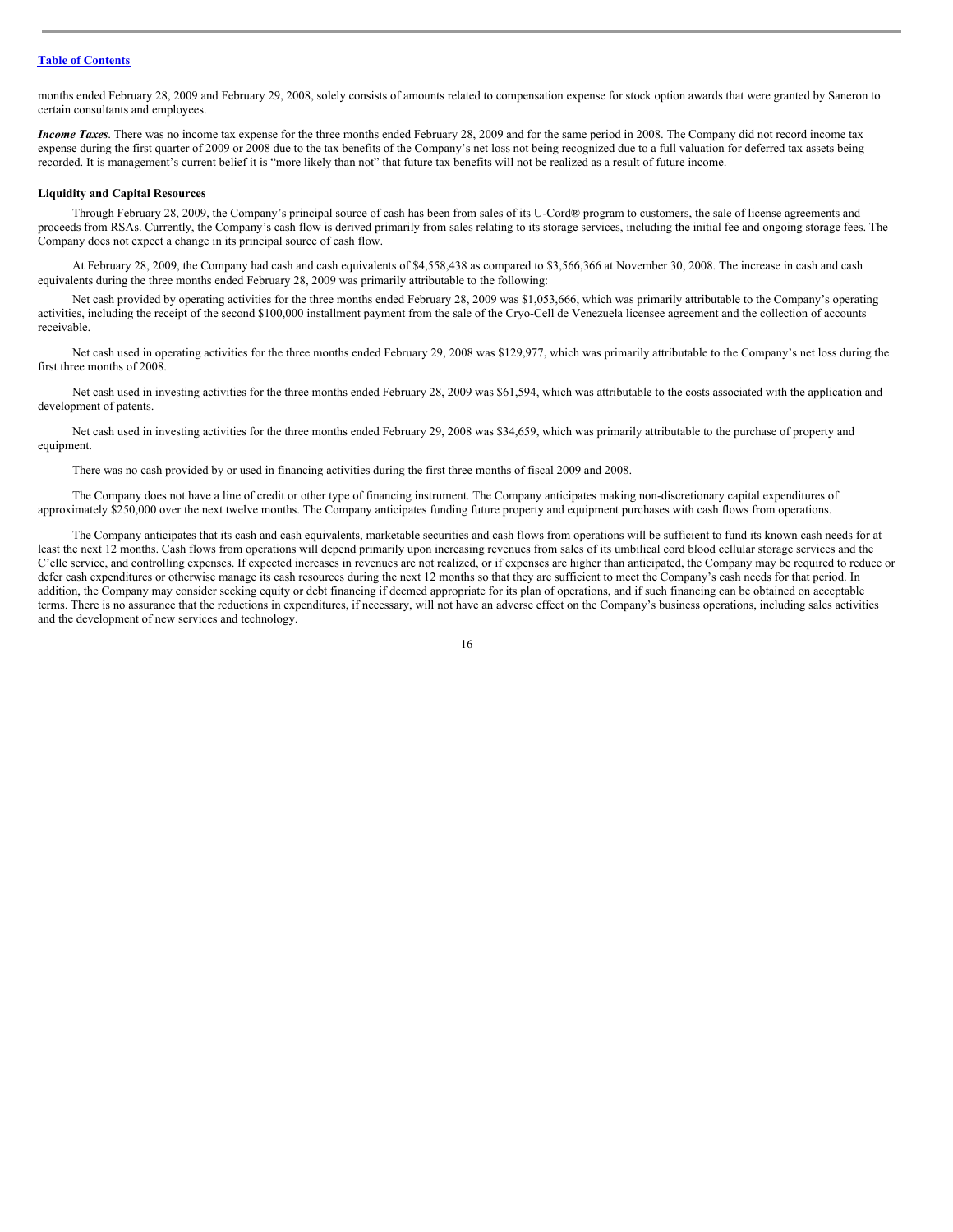#### **Critical Accounting Policies**

The preparation of consolidated financial statements and related disclosures in conformity with accounting principles generally accepted in the United States requires estimates and assumptions that affect the reported amounts of assets and liabilities, revenues and expenses and related disclosures of contingent assets and liabilities in the consolidated financial statements and accompanying notes. The SEC has defined a company's critical accounting policies as the ones that are most important to the portrayal of the company's financial condition and results of operations, and which require the company to make its most difficult and subjective judgments, often as a result of the need to make estimates of matters that are inherently uncertain. The Company believes that its estimates and assumptions are reasonable under the circumstances; however, actual results may vary from these estimates and assumptions. We have identified the following critical accounting policies that affect the more significant judgments and estimates used in the preparation of the consolidated financial statements.

#### **Revenue Recognition**

The Company records revenue from processing and storage of specimens. The Company recognizes revenue in accordance with SEC Staff Accounting Bulletin No. 101, ("SAB 101") as amended by SEC Staff Accounting Bulletin No. 104, ("SAB 104"), and Emerging Issues Task Force Issue No. 00-21, *Revenue Arrangements with Multiple Deliverables* ("EITF No. 00-21") for all revenue transactions. The Company recognizes revenue from processing fees upon completion of processing and cellular storage fees ratably over the contractual storage period. Deferred revenue on the accompanying balance sheets includes the portion of the annual storage fee and the twenty-one year storage fee that is being recognized over the contractual storage period. As of February 28, 2009 and November 30, 2008, the current portion of deferred revenue is approximately \$4,500,000 and \$4,600,000, respectively, and the long-term portion of deferred revenue is approximately \$7,200,000 and \$7,100,000, respectively. The Company also records revenue from shipping and handling when earned. Shipping and handling costs are expensed and included in cost of sales.

#### **Accounts Receivable**

Accounts receivable consist of the amounts due from clients that have enrolled in the U-Cord® processing and storage program and amounts due from license affiliates and do not require collateral. Accounts receivable due from clients are due within 30 days and are stated at amounts due from clients net of an allowance for doubtful accounts. Accounts outstanding longer than the contractual payment terms are considered past due. The Company determines its allowance by considering the length of time accounts receivable are past due, the Company's previous loss history, and the customer's current ability to pay its obligations. Therefore, if the financial condition of the Company's clients were to deteriorate beyond the estimates, the Company may have to increase the allowance for doubtful accounts which could have a negative impact on earnings. The Company writes-off accounts receivable when they become uncollectible, and payments subsequently received on such receivables are credited to the allowance for doubtful accounts.

#### **Income Taxes**

Under the asset and liability method of SFAS No. 109*"Accounting for Income Taxes"*, deferred tax assets and liabilities are recognized for the estimated future tax consequences attributable to differences between financial statement carrying amounts of existing assets and liabilities and their respective tax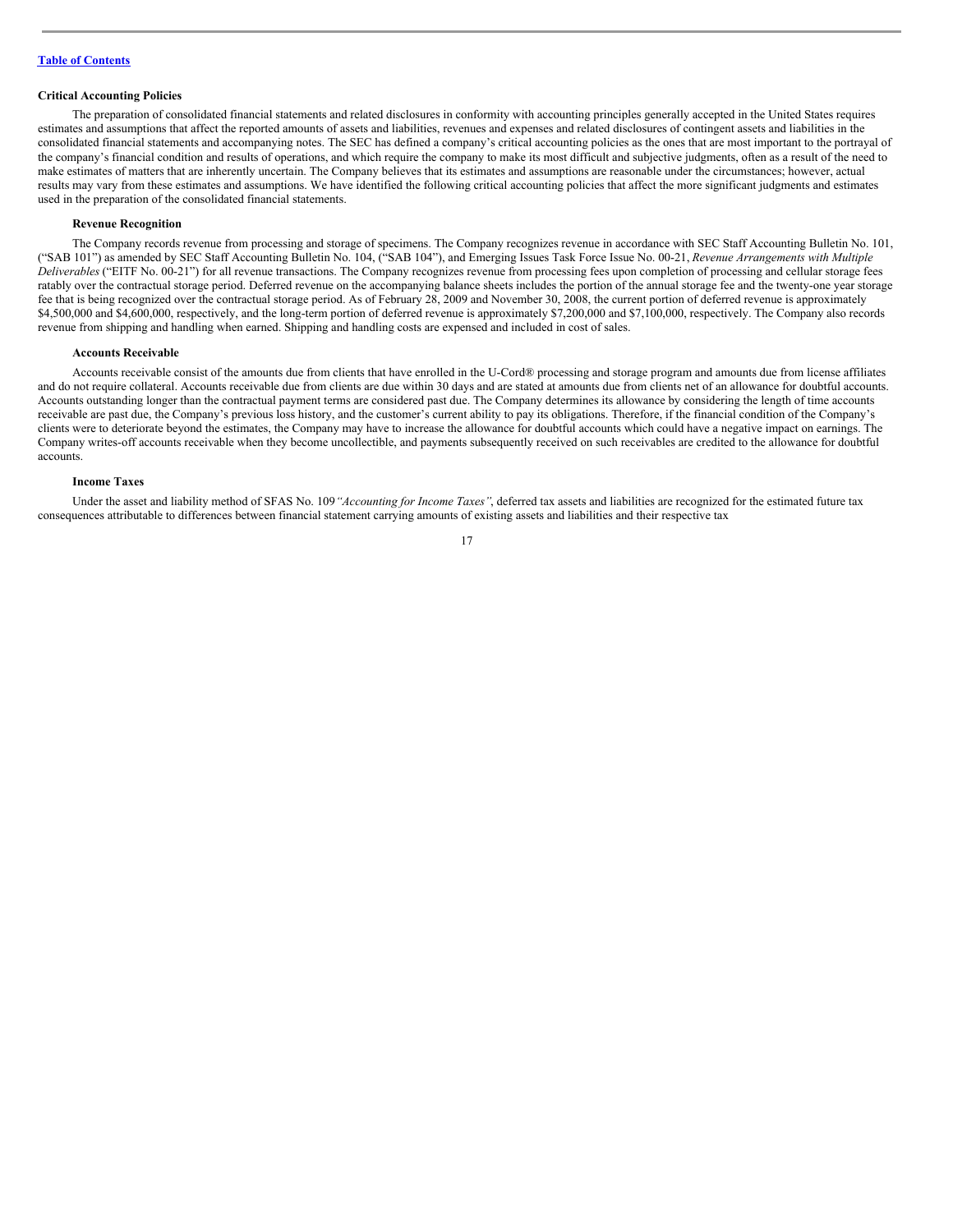bases. Deferred tax assets and liabilities are measured using enacted tax rates expected to be recovered or settled. The ultimate realization of our deferred tax assets depends upon generating sufficient future taxable income prior to the expiration of the tax attributes. In assessing the need for a valuation allowance we must project future levels of taxable income. This assessment requires significant judgment. We examine the evidence related to the recent history of tax losses, the economic conditions which we operate and our forecasts and projections to make that determination.

The Company adopted the provisions of FIN 48 on December 1, 2007. Previously, the Company had accounted for tax contingencies in accordance with SFAS 5. As required by FIN 48, which clarifies SFAS 109, the Company recognizes the financial statement benefit of a tax position only after determining that the relevant tax authority would more likely than not sustain the position following an audit. For tax positions meeting the more-likely-than-not threshold, the amount recognized in the financial statements is the largest benefit that has a greater than 50 percent likelihood of being realized upon ultimate settlement with the relevant tax authority. Increases or decreases to the unrecognized tax benefits could result from management's belief that a position can or cannot be sustained upon examination based on subsequent information or potential lapse of the applicable statute of limitation for certain tax positions.

The Company recognizes interest and penalties related to uncertain tax positions in income tax expense. As of the date of the adoption of FIN 48 and February 28, 2009, the Company had no provisions for interest or penalties related to uncertain tax positions.

#### **Investment in Saneron**

The Company made a significant investment in an entity that is involved in the area of stem cell research. The Company accounts for this investment under the equity method, and reviews its investment for impairment when there are indicators of possible impairment and, if necessary, adjusts the carrying value of such investment. The Company records equity in losses of affiliates until the investment balance is zero and only goodwill is remaining. The investment is reviewed annually to determine if an other than temporary impairment exists. The Company does not believe that an impairment exists as of February 28, 2009 and November 30, 2008. If actual future results are not consistent with the Company's assumptions and estimates, the Company may be required to record impairment charges in the future which could have a negative impact on earnings.

#### **Patents**

The Company incurs certain legal and related costs in connection with patent applications. If a future economic benefit is anticipated from the resulting patent or an alternate future use is available to the Company, such costs are capitalized and amortized over the expected life of the patent. The Company's assessment of future economic benefit involves considerable management judgment. A different conclusion could result in the reduction of the carrying value of these assets.

#### **Revenue Sharing Agreements**

The Company has entered into RSAs with various parties whereby these parties contracted with the Company for a percentage of future storage revenues the Company generates from clients in specific geographical areas. The RSAs have no definitive term or termination provisions. The sharing applies to the storage fees for all specified specimens in the area up to the number covered in the contract. When the number of specimens is filled, any additional specimens stored in that area are not subject to revenue sharing. As there are empty spaces resulting from attrition, the Company agrees to fill them as soon as possible. The parties typically pay the Company a non-refundable upfront fee for the rights to these future payments. The Company had recognized these non-refundable fees as a long-term liability. Given the criteria under which these RSAs are established, cash payments on these contracts can fluctuate from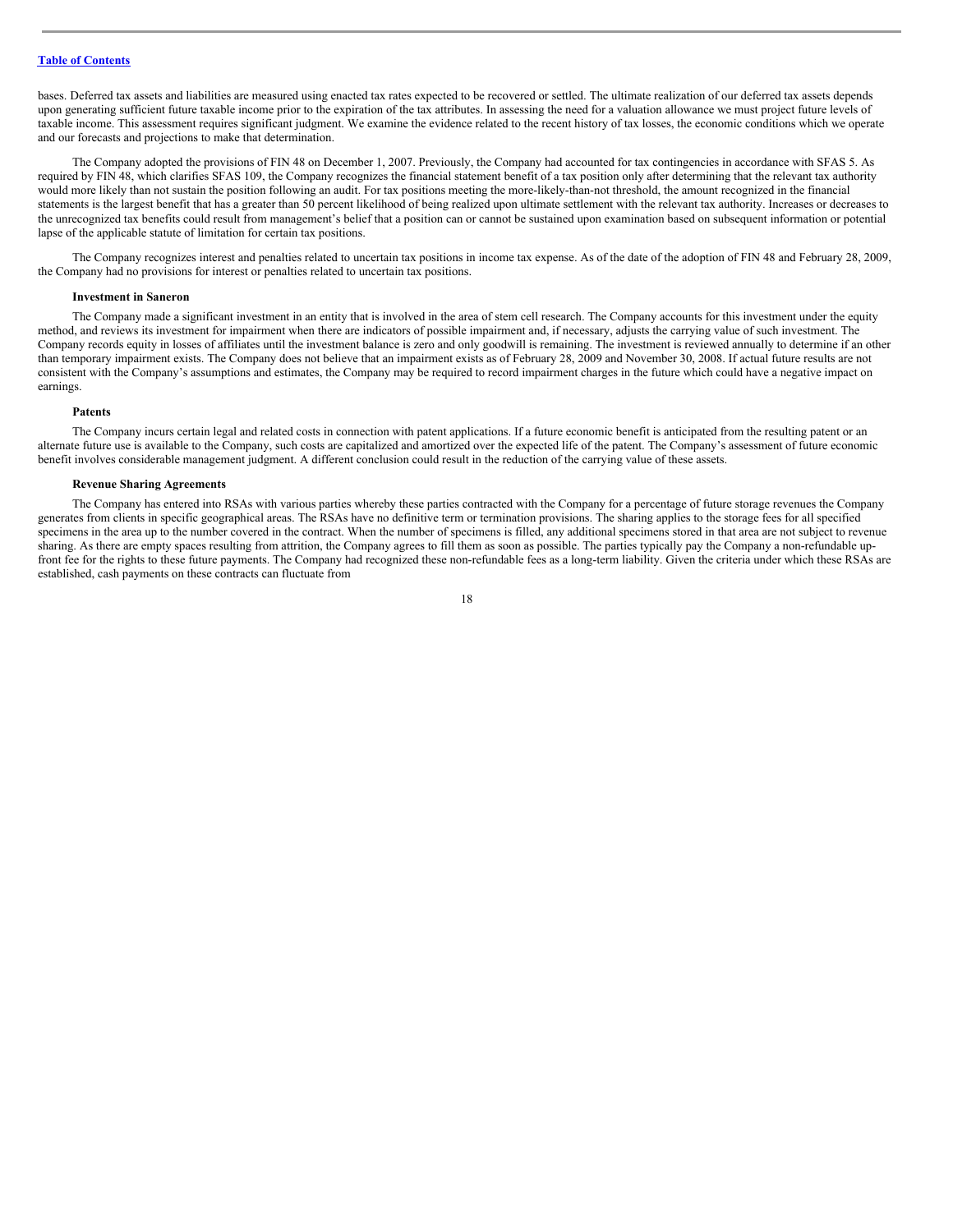period to period. All payments made to the other parties to the RSAs are recognized as interest expense. At such time as the total payments can be determined, the Company will commence amortizing these liabilities under the effective interest method. The Company does not intend to enter into additional RSAs.

#### **License and Royalty Agreements**

The Company has entered into licensing agreements with certain investors in various international markets in an attempt to capitalize on the Company's technology. The investors typically pay a licensing fee to receive Company marketing programs, technology and know-how in a selected area. The investor may be given a right to sell sublicense agreements as well. As part of the accounting for the up-front license revenue, revenue from the up-front license fee is recognized based on such factors as when the payment is due, collectability and when all material services or conditions relating to the sale have been substantially performed based on the terms of the agreement. The Company has four active licensing agreements, one covering Mexico, Central America, and Ecuador, one covering Venezuela, and two covering India.

In addition to the license fee, the Company earns royalties on subsequent processing and storage revenues by the licensee in the selected area and a fee on any sub-license agreements that are sold by the licensee where applicable. The Company also processes and stores specimens sent directly from customers of sub-licensees in Mexico, Central America, Ecuador and Venezuela. These fees are included in revenue on the consolidated statements of operations and comprehensive income (loss). As part of the accounting for royalty revenue, the Company uses estimates and judgments based on historical processing and storage volume in determining the timing and amount of royalty revenue to recognize. The Company periodically, and at least annually, reviews license and royalty receivables for collectability and, if necessary, will record an expense for an allowance for uncollectible accounts. If the financial condition of the Company's sub-licensees were to deteriorate beyond the estimates, the Company may have to increase the allowance for doubtful accounts which could have a negative impact on earnings. If the licensee's customer base were to decrease, it would negatively impact the Company's ongoing license income.

#### **Litigation**

The Company is periodically involved in litigation and regulatory proceedings incidental to the conduct of our business and the Company expects that it will be involved in such litigation and regulatory proceedings from time to time. The Company regularly reviews any such litigation and regulatory proceedings for possible adverse outcomes, and provides estimates for the possible liability to the Company from such adverse outcomes, as it considers appropriate.

#### **Product Warranty and Cryo-Cell CaresTM Program**

In December 2005, the Company began providing its customers enrolled under the new pricing structure with a payment warranty under which the Company agrees to pay \$50,000 to its client if the U-Cord® product retrieved is used for a stem cell transplant for the donor or an immediate family member and fails to engraft, subject to various restrictions. Additionally, under the Cryo-Cell Cares™ program, the Company will pay \$10,000 to the client to offset personal expenses if the U-Cord® product is used for bone marrow reconstitution in a myeloblative transplant procedure. The Company has not experienced any claims under the warranty program nor has it incurred costs related to these warranties. The Company does not maintain insurance for this warranty program and therefore maintains reserves to cover estimated potential liabilities. The Company accounts for the warranty as an obligation and recognizes the obligation in accordance with SFAS 5, *Accounting for Contingencies*. The Company's reserve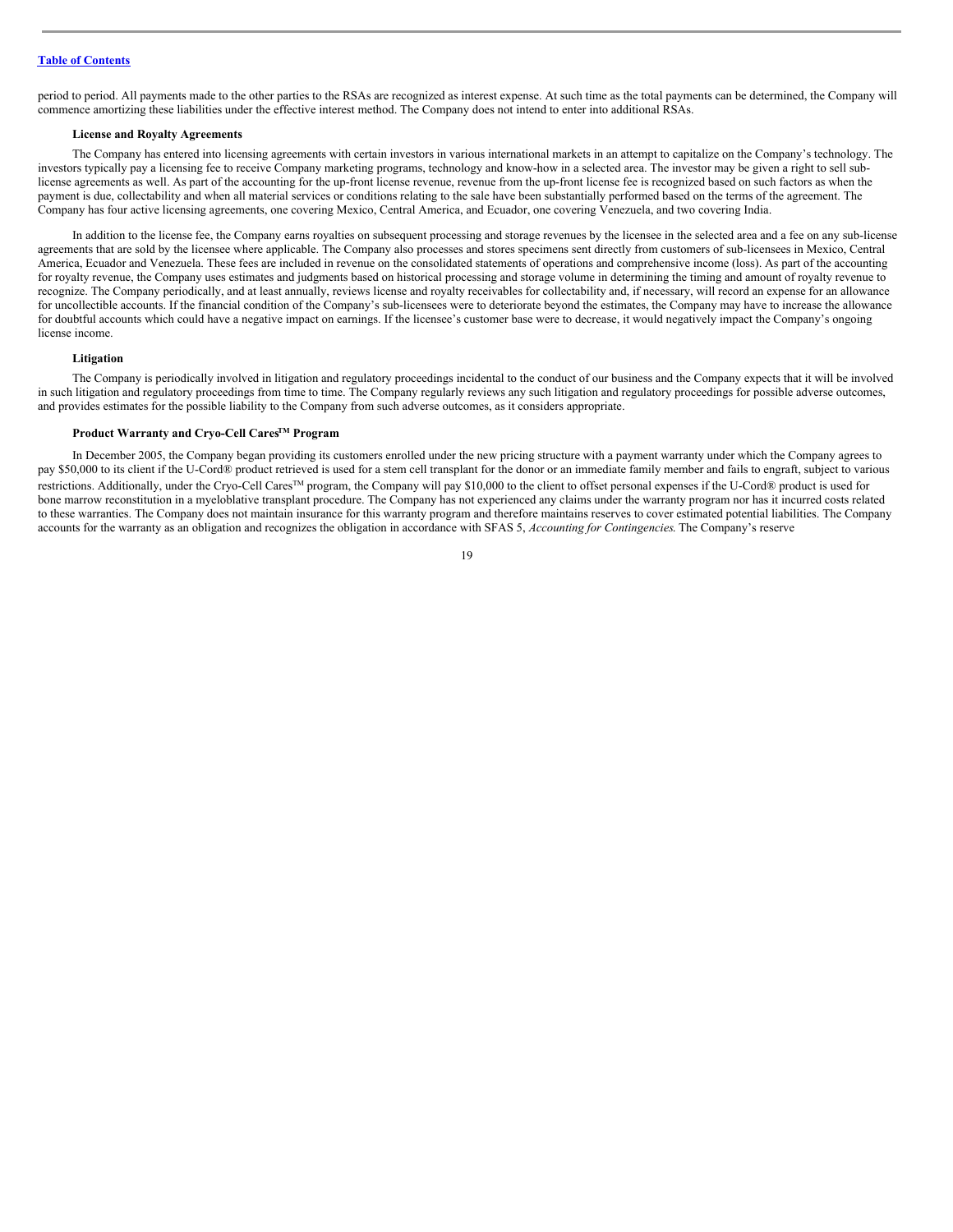balance is based on the \$50,000 maximum payment and the \$10,000 maximum expense reimbursement multiplied by formulas to determine the projected number of units requiring a payout. The Company determined the estimated expected usage and engraftment failure rates based on an analysis of the Company's historical usage and failure rates and the historical usage and failure rates in other private and public cord blood banks based on published data. The Company's estimates of expected usage and engraftment failure could change as a result of changes in actual usage rates or failure rates and such changes would require an adjustment to the established reserves. The historical usage and failure rates have been very low and a small increase in the number of transplants or engraftment failures could cause a significant increase in the estimated rates used in determining our reserve. In addition, the reserve will increase as additional U-Cord® specimens are stored which are subject to the warranty.

#### **Off-Balance Sheet Arrangements**

The Company has no off-balance sheet arrangements that have or are reasonable likely to have a current or future effect on its financial condition, changes in financial condition, revenues or expenses, results of operations, liquidity, capital expenditures or capital resources that is material to investors.

#### **Forward Looking Statements**

This Form 10-Q, press releases and certain information provided periodically in writing or orally by the Company's officers or its agents may contain statements which constitute "forward-looking statements" within the meaning of Section 27A of the Securities Act of 1933, as amended and Section 21E of the Securities Exchange Act of 1934, as amended. The terms "Cryo-Cell International, Inc.," "Cryo-Cell," "Company," "we," "our" and "us" refer to Cryo-Cell International, Inc. The words "expect," "anticipate", "believe," "goal," "strategy", "plan," "intend," "estimate" and similar expressions and variations thereof, if used, are intended to specifically identify forward-looking statements. Those statements appear in a number of places in this Form 10-Q and in other places, and include statements regarding the intent, belief or current expectations of the Company, its directors or its officers with respect to, among other things:

- (i) our future performance and operating results;
- (ii) our future operating plans;
- (iii) our liquidity and capital resources; and
- (iv) our legal proceedings

Investors and prospective investors are cautioned that any such forward-looking statements are not guarantees of future performance and involve risks and uncertainties, and that actual results may differ materially from those projected in the forward-looking statements as a result of various factors. The factors that might cause such differences include, among others, the risk factors set forth in "Management's Discussion and Analysis of Financial Condition and Results of Operations – Forward-Looking Information" of our most recent Annual Report on Form 10-K and the following:

- (i) any adverse effect or limitations caused by recent increases in government regulation of stem cell storage facilities;
- (ii) any increased competition in our business;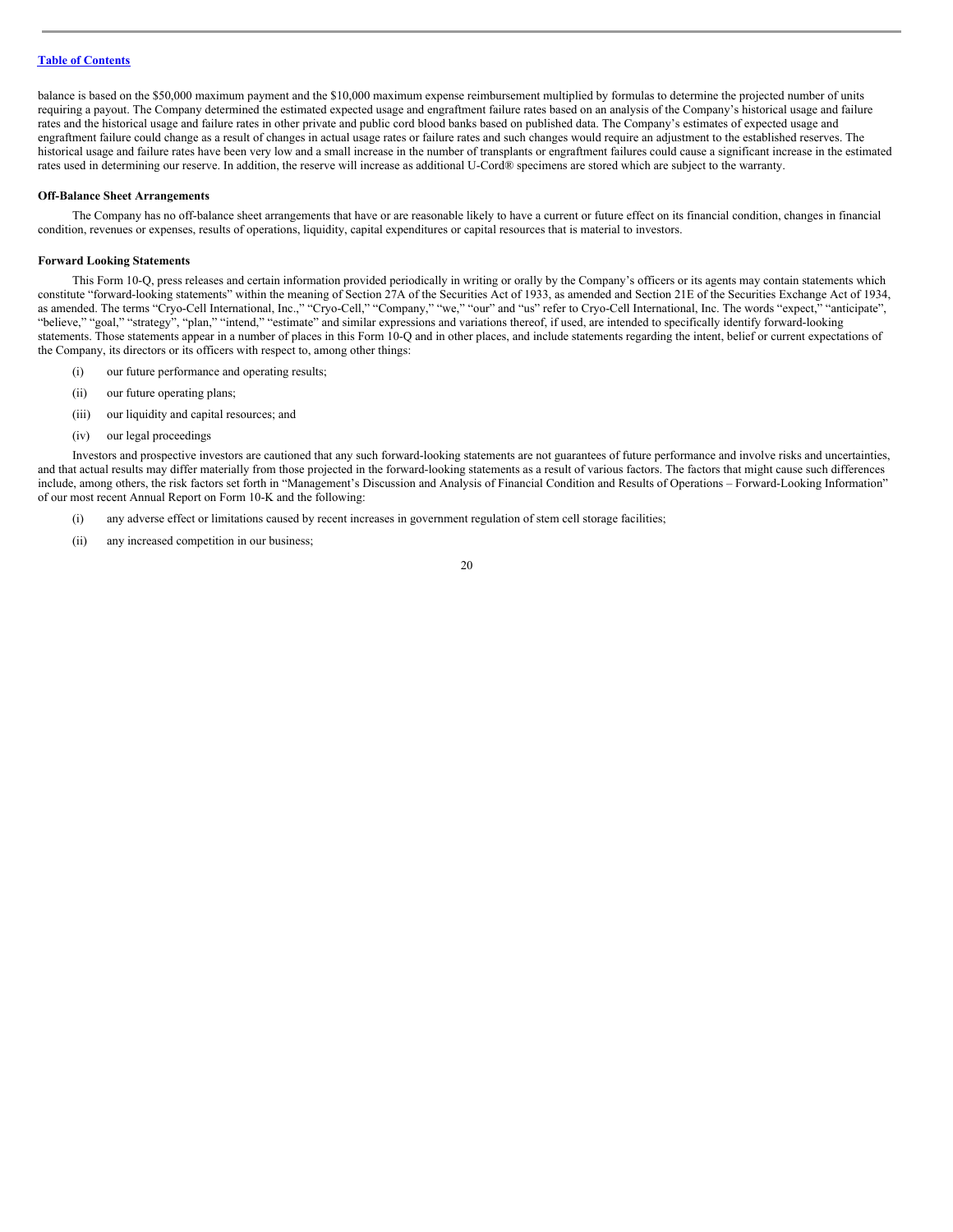- (iii) any decrease or slowdown in the number of people seeking to store umbilical cord blood stem cells or decrease in the number of people paying annual storage fees;
- (iv) market acceptance of the Company's C'elle service will require publication of scientific studies, consumer awareness, and the development of new therapies from the C'elle technology, none of which are certain;
- (v) any new services relating to other types of stem cells that have not yet been offered commercially, and there is no assurance that other stem cell services will be launched or will gain market acceptance;
- (vi) any adverse impacts on revenue or operating margins due to the costs associated with increased growth in our business, including the possibility of unanticipated costs relating to the operation of our facility and costs relating to the commercial launch of the placental stem cell service offering or any other new types of stem cells;
- (vii) any unique risks posed by our international activities, including but not limited to local business laws or practices that diminish our affiliates' ability to effectively compete in their local markets;
- (viii) any technological or medical breakthroughs that would render the Company's business of stem cell preservation obsolete;
- (ix) any material failure or malfunction in our storage facilities; or any natural disaster or act of terrorism that adversely affects stored specimens;
- (x) any adverse results to our prospects, financial condition or reputation arising from any material failure or compromise of our information systems;
- (xi) the costs associated with defending or prosecuting litigation matters, particularly including litigation related to intellectual property, and any material adverse result from such matters:
- (xii) any negative consequences resulting from deriving, shipping and storing specimens at a second location;
- (xiii) current market, business and economic conditions in general and in our industry in particular;
- (xiv) any adverse performance by or relations with any of our licensees; and
- (xv) other factors many of which are beyond our control

We undertake no obligation to publicly update or revise the forward-looking statements made in this Form 10-Q to reflect events or circumstances after the date of this Form 10-Q or to reflect the occurrence of unanticipated events.

Readers are cautioned not to place undue reliance on these forward-looking statements, which reflect management's analysis only as of the date hereof. Cryo-Cell International, Inc. undertakes no obligation to publicly revise these forward-looking statements to reflect events or circumstances that arise after the date hereof. Readers should carefully review the risk factors described in other documents the Company files from time to time with the Securities and Exchange Commission, including the Annual Report on Form 10-K filed by the Company and any Current Reports on Form 8-K filed by the Company.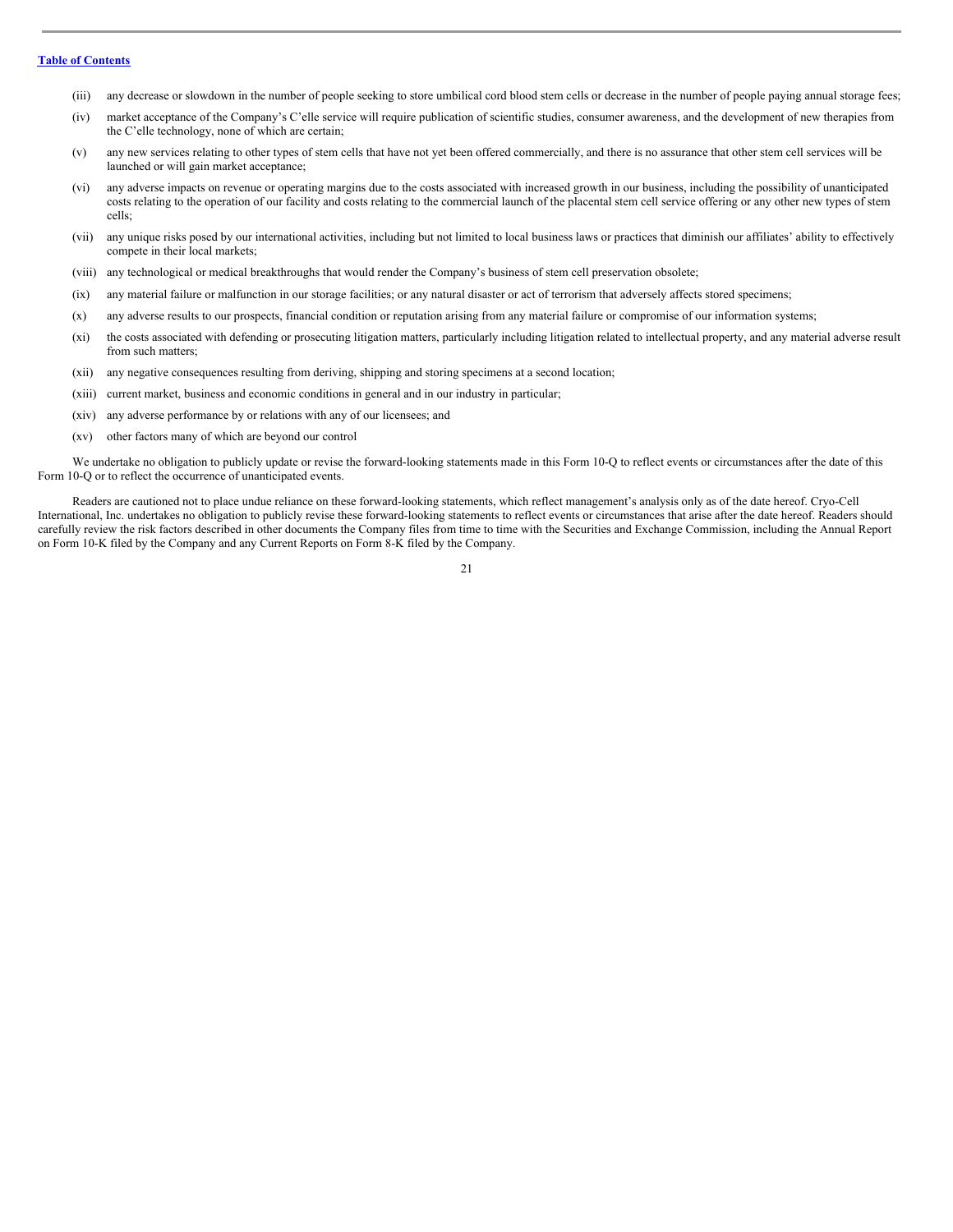#### <span id="page-21-0"></span>**Item 3. Quantitative and Qualitative Disclosures About Market Risk.**

Not applicable.

#### <span id="page-21-1"></span>**Item 4. Controls and Procedures**

#### **Evaluation of Disclosure Controls and Procedures**

Based on their most recent review, as of the end of the period covered by this report, the Company's principal executive officer and principal financial officer have concluded that the Company's disclosure controls and procedures are effective to provide reasonable assurance that information required to be disclosed by the Company in the reports that it files or submits under the Securities Exchange Act of 1934, as amended, is accumulated and communicated to the Company's management, including its principal executive officer and principal financial officer, as appropriate to allow timely decisions regarding required disclosure and are effective to ensure that such information is recorded, processed, summarized and reported within the time periods specified in the SEC's rules and forms.

#### **Changes in Internal Control Over Financial Reporting**

There have been no changes in the Company's internal control over financial reporting (as such term is defined in Rules 13a-15(f) and 15d-15(f) under the Exchange Act) during the quarter ended February 28, 2009 that have materially affected, or are reasonably likely to materially affect, the Company's internal control over financial reporting.

#### **Limitations on the Effectiveness of Controls**

Our management, including our CEO and CFO, does not expect that our disclosure controls and internal controls will prevent all error and all fraud. A control system, no matter how well conceived and operated, can provide only reasonable, not absolute, assurance that the objectives of the control system are met. Further, the design of a control system must reflect the fact that there are resource constraints, and the benefits of controls must be considered relative to their costs. Because of the inherent limitations in all control systems, no evaluation of controls can provide absolute assurance that all control issues and instances of fraud, if any, within the company have been detected. These inherent limitations include the realities that judgments in decision-making can be faulty, and that breakdowns can occur because of simple error or mistake. Additionally, controls can be circumvented by the individual acts of some persons, by collusion of two or more people, or by management or board override of the control.

The design of any system of controls also is based in part upon certain assumptions about the likelihood of future events, and there can be no assurance that any design will succeed in achieving its stated goals under all potential future conditions; over time, control may become inadequate because of changes in conditions, or the degree of compliance with the policies or procedures may deteriorate. Because of the inherent limitations in a cost-effective control system, misstatements due to error or fraud may occur and not be detected.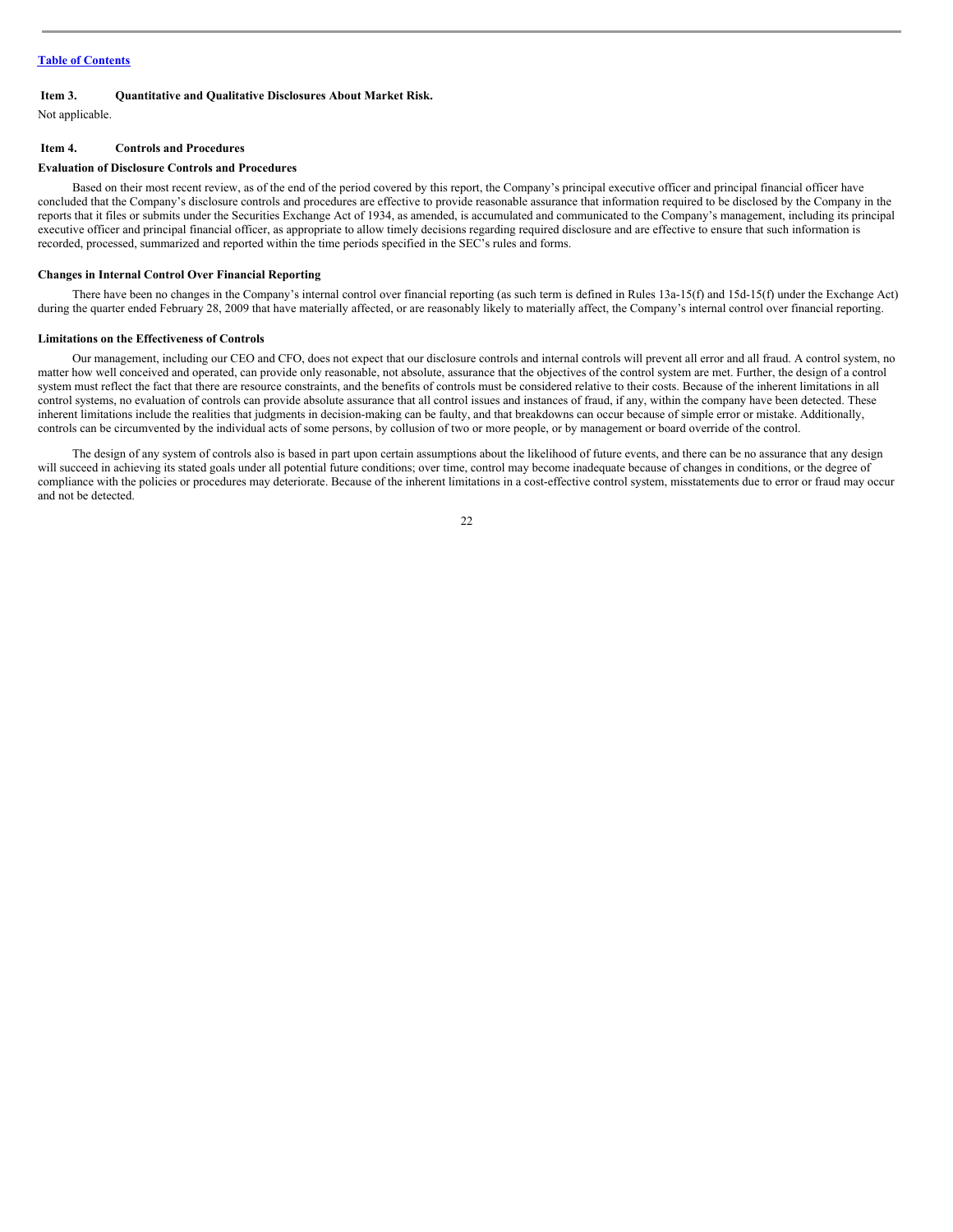#### **CEO and CFO Certifications**

Appearing as exhibits 31.1 and 31.2 to this report there are Certifications of the CEO and the CFO. The Certifications are required in accordance with Section 302 of the Sarbanes-Oxley Act of 2002 (the Section 302 Certifications). This Item of this report is the information concerning the evaluation referred to in the Section 302 Certifications and this information should be read in conjunction with the Section 302 Certifications for a more complete understanding of the topics presented.

# <span id="page-22-0"></span>**PART II - OTHER INFORMATION**

# <span id="page-22-1"></span>**ITEM 1. LEGAL PROCEEDINGS**

Incorporated by reference to Part I. Financial Statements – Notes to Consolidated Financial Statements – Note 3.

# **ITEM 1A. RISK FACTORS**

Not applicable.

#### <span id="page-22-2"></span>**ITEM 2. UNREGISTERED SALES OF EQUITY SECURITIES AND USE OF PROCEEDS**

None.

# <span id="page-22-3"></span>**ITEM 3. DEFAULTS UPON SENIOR SECURITIES**

None.

#### <span id="page-22-4"></span>**ITEM 4. SUBMISSION OF MATTERS TO A VOTE OF SECURITY HOLDERS**

Not applicable.

# <span id="page-22-5"></span>**ITEM 5. OTHER INFORMATION**

None.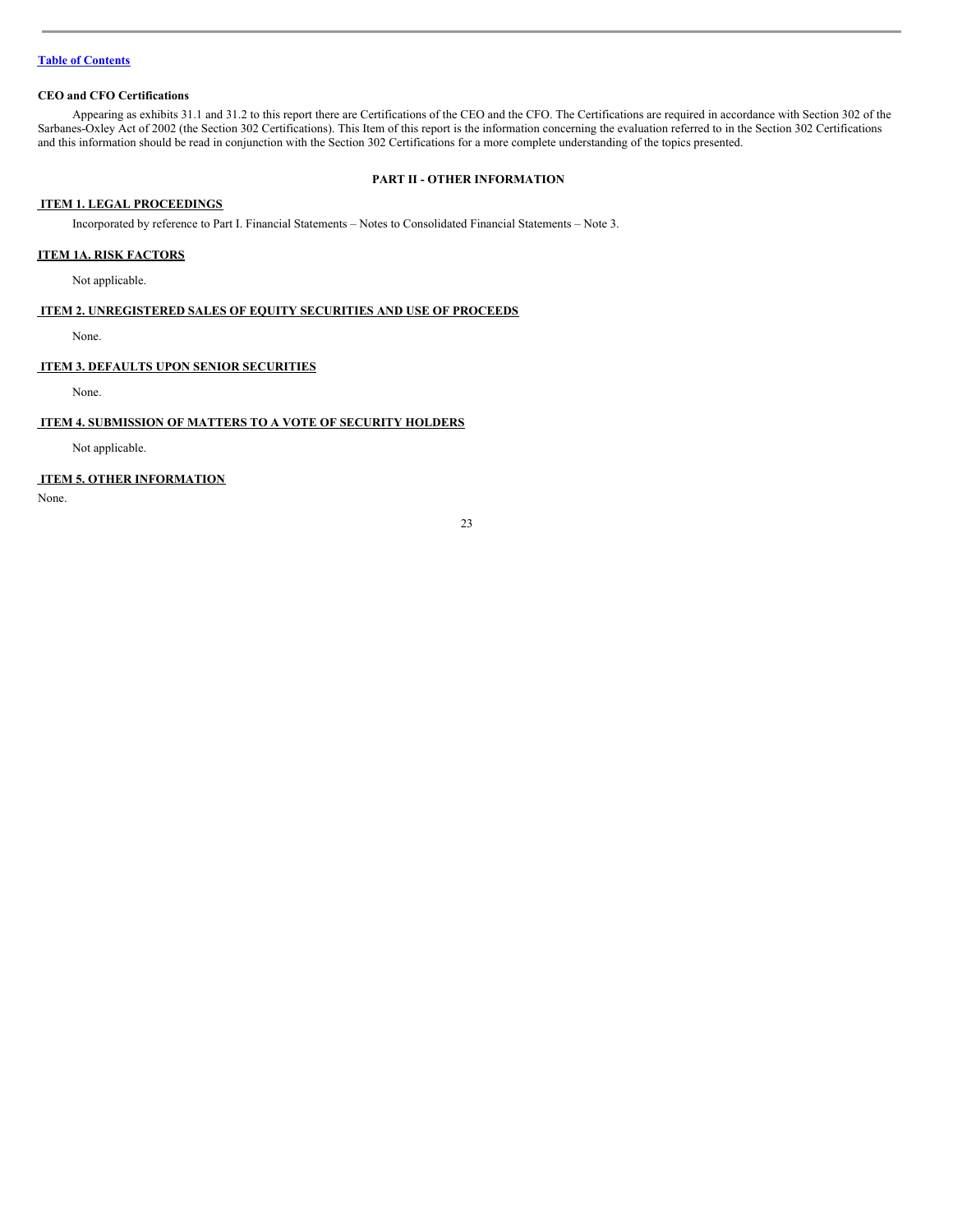# <span id="page-23-0"></span>**ITEM 6. EXHIBITS**

(a) Exhibits

- 31.1 Certification of CEO Pursuant to Section 302 of the Sarbanes-Oxley Act of 2002*(filed herewith)*.
- 31.2 Certification of CFO Pursuant to Section 302 of the Sarbanes-Oxley Act of 2002*(filed herewith)*.
- 32 Certification Pursuant to 18 U.S.C. Section 1350, as Adopted Pursuant to Section 906 of the Sarbanes-Oxley Act of 2002.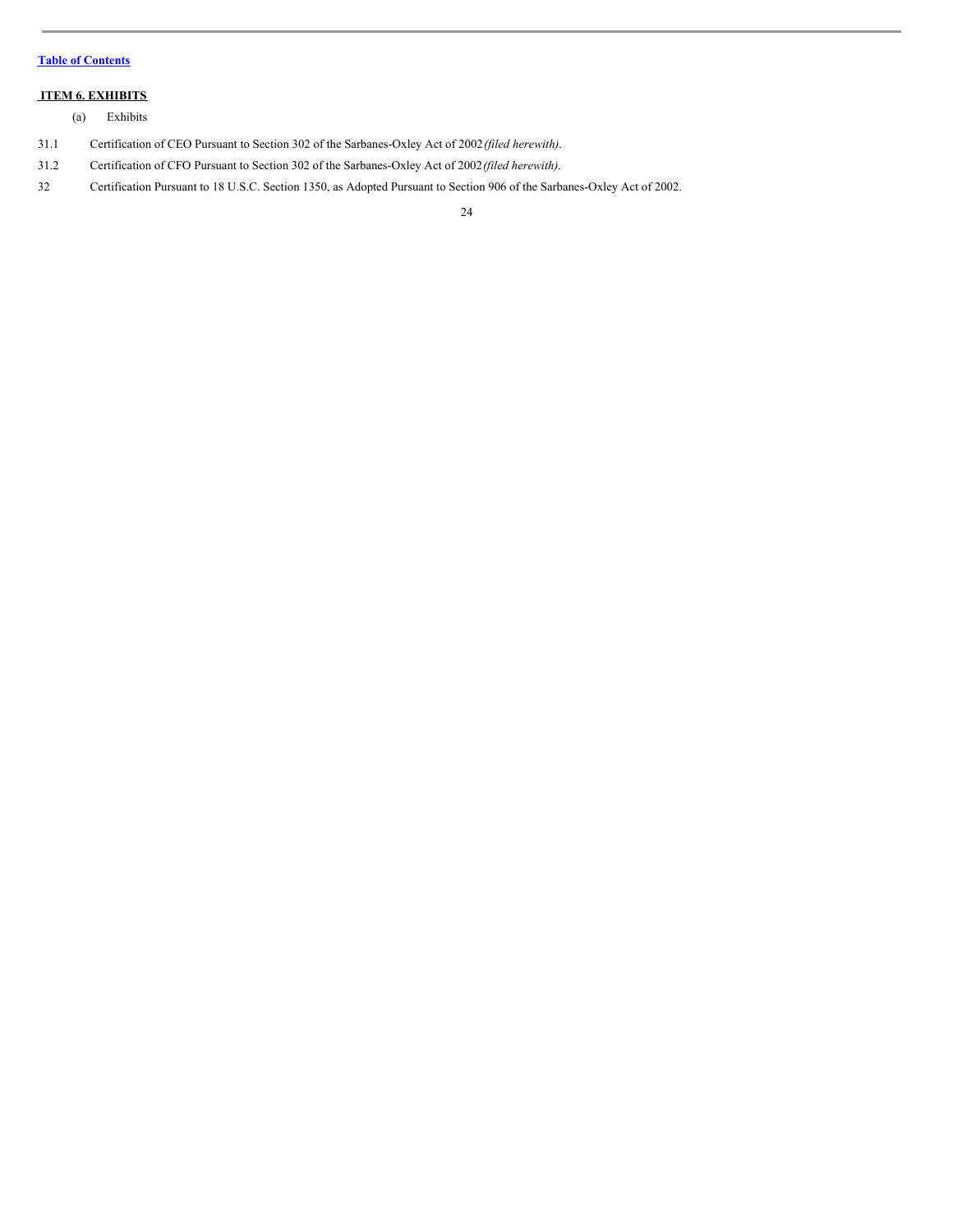#### <span id="page-24-0"></span>**SIGNATURES**

In accordance with Section 13 or 15(d) of the Securities Exchange Act of 1934, the registrant has duly caused this report to be signed on its behalf by the undersigned thereunto duly authorized.

Cryo-Cell International, Inc.

/s/ MERCEDES WALTON Mercedes Walton Chief Executive Officer

Cryo-Cell International, Inc.

/s/ JILL TAYMANS

Jill M. Taymans Vice President, Finance

Date: April 15, 2009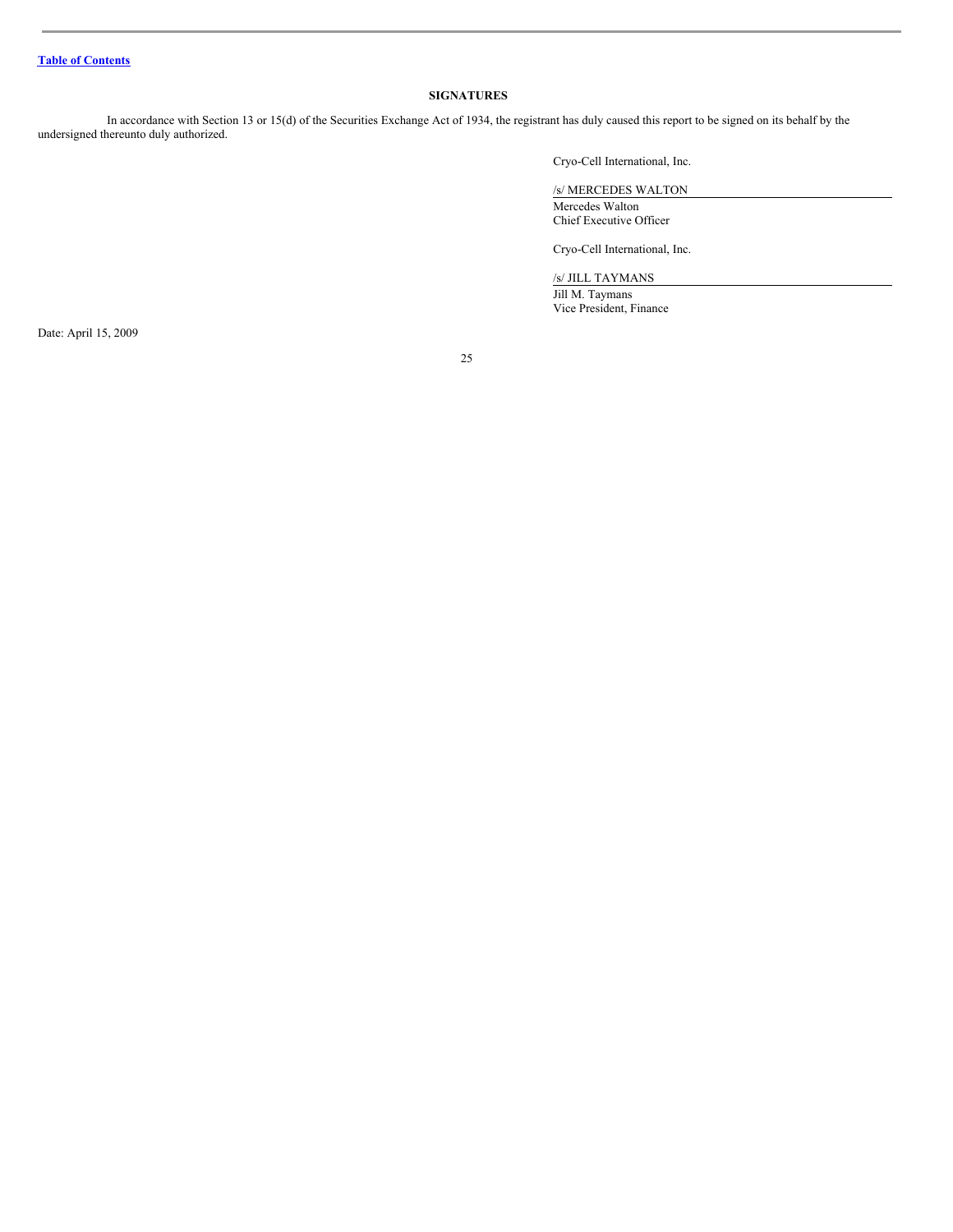I, Mercedes Walton, certify that:

- 1. I have reviewed this quarterly report on Form 10-Q of Cryo-Cell International, Inc. (the "Registrant");
- 2. Based on my knowledge, this report does not contain any untrue statement of a material fact or omit to state a material fact necessary to make the statements made, in light of the circumstances under which such statements were made, not misleading with respect to the period covered by this report;
- 3. Based on my knowledge, the financial statements, and other financial information included in this report, fairly present in all material respects the financial condition, results of operations and cash flows of the registrant as of, and for, the periods presented in this report;
- 4. The Registrant's other certifying officer(s) and I are responsible for establishing and maintaining disclosure controls and procedures (as defined in Exchange Act Rules 13a-15(e) and 15d-15(e)) for the Registrant and have:

(a) Designed such disclosure controls and procedures, or caused such disclosure controls and procedures to be designed under our supervision, to ensure that material information relating to the Registrant, including its consolidated subsidiaries, is made known to us by others within those entities, particularly during the period in which this quarterly report is being prepared;

(b) Designed such internal control over financial reporting, or caused such internal control over financial reporting to be designed under our supervision, to provide reasonable assurance regarding the reliability of financial reporting and the preparation of financial statements for external purposes in accordance with generally accepted accounting principles;

(c) Evaluated the effectiveness of the Registrant's disclosure controls and procedures and presented in this report our conclusions about the effectiveness of the disclosure controls and procedures, as of the end of the period covered by this report based on such evaluation; and

(d) disclosed in this report any change in the Registrant's internal control over financial reporting that occurred during the Registrant's most recent fiscal quarter that has materially affected, or is reasonably likely to materially affect, the Registrant's internal control over financial reporting;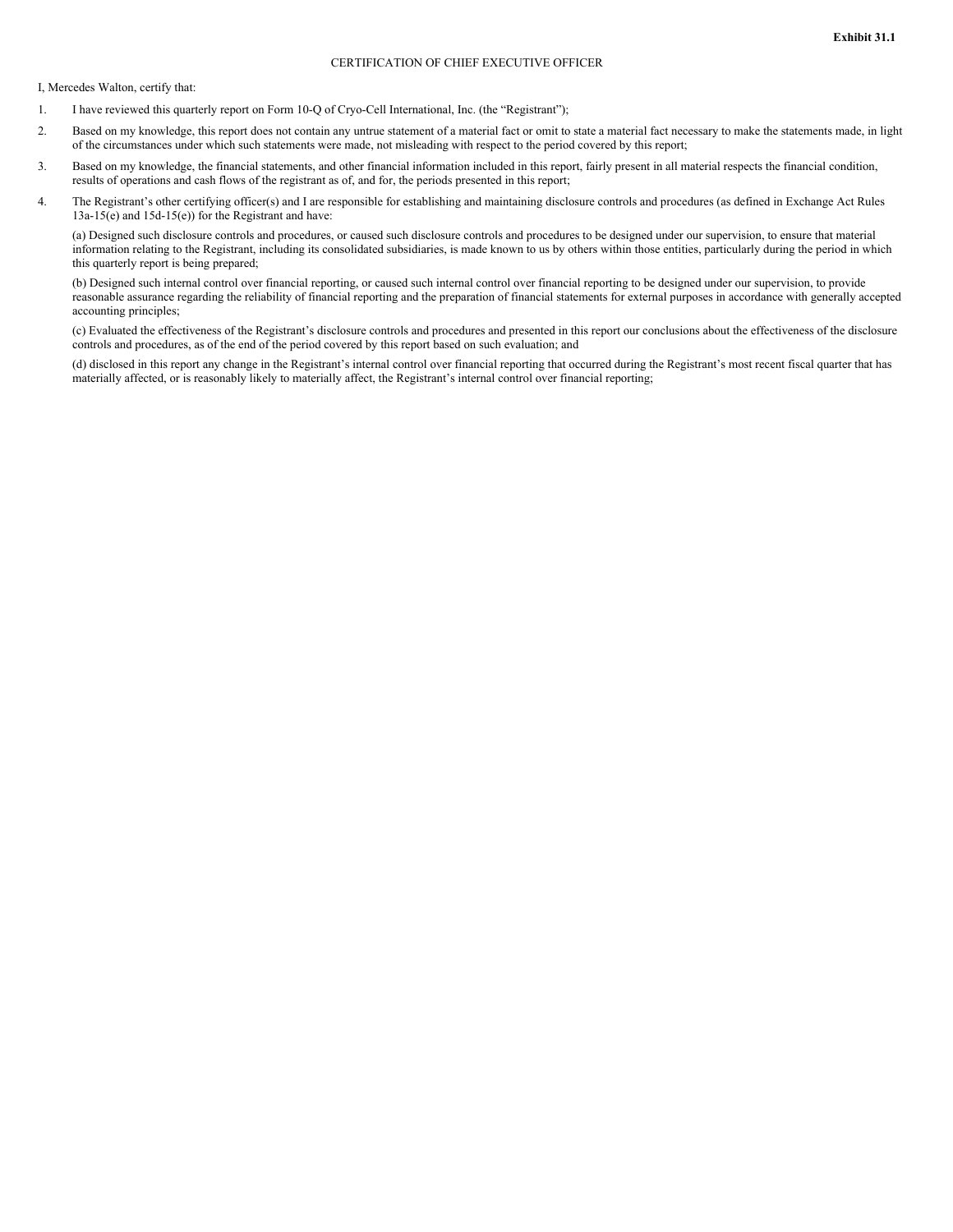5. The Registrant's other certifying officer(s) and I have disclosed, based on our most recent evaluation of internal control over financial reporting, to the Registrant's auditors and the audit committee of the Registrant's board of directors (or persons performing the equivalent functions):

(a) All significant deficiencies and material weaknesses in the design or operation of internal control over financial reporting which are reasonably likely to adversely affect the Registrant's ability to record, process, summarize and report financial information; and

(b) Any fraud, whether or not material, that involves management or other employees who have a significant role in the Registrant's internal control over financial reporting.

Dated: April 15, 2009 /s/ Mercedes Walton

Mercedes Walton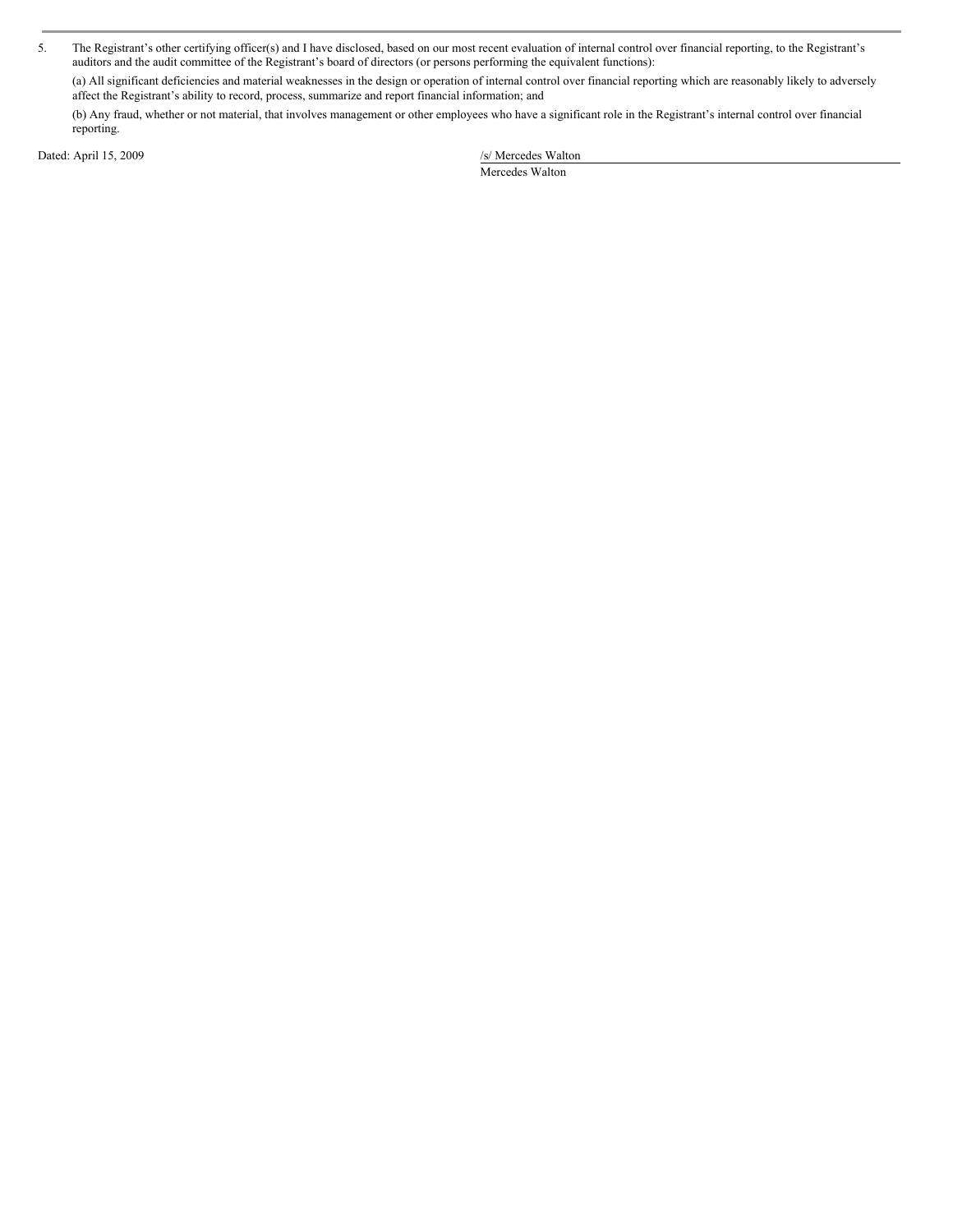#### CERTIFICATION OF CHIEF FINANCIAL OFFICER

I, Jill M. Taymans, certify that:

- 1. I have reviewed this quarterly report on Form 10-Q of Cryo-Cell International, Inc. (the "Registrant");
- 2. Based on my knowledge, this report does not contain any untrue statement of a material fact or omit to state a material fact necessary to make the statements made, in light of the circumstances under which such statements were made, not misleading with respect to the period covered by this report;
- 3. Based on my knowledge, the financial statements, and other financial information included in this report, fairly present in all material respects the financial condition, results of operations and cash flows of the registrant as of, and for, the periods presented in this report;
- 4. The Registrant's other certifying officer(s) and I are responsible for establishing and maintaining disclosure controls and procedures (as defined in Exchange Act Rules 13a-15(e) and 15d-15(e)) for the Registrant and have:

(a) Designed such disclosure controls and procedures, or caused such disclosure controls and procedures to be designed under our supervision, to ensure that material information relating to the Registrant, including its consolidated subsidiaries, is made known to us by others within those entities, particularly during the period in which this quarterly report is being prepared;

(b) Designed such internal control over financial reporting, or caused such internal control over financial reporting to be designed under our supervision, to provide reasonable assurance regarding the reliability of financial reporting and the preparation of financial statements for external purposes in accordance with generally accepted accounting principles;

(c) Evaluated the effectiveness of the Registrant's disclosure controls and procedures and presented in this report our conclusions about the effectiveness of the disclosure controls and procedures, as of the end of the period covered by this report based on such evaluation; and

(d) disclosed in this report any change in the Registrant's internal control over financial reporting that occurred during the Registrant's most recent fiscal quarter that has materially affected, or is reasonably likely to materially affect, the Registrant's internal control over financial reporting;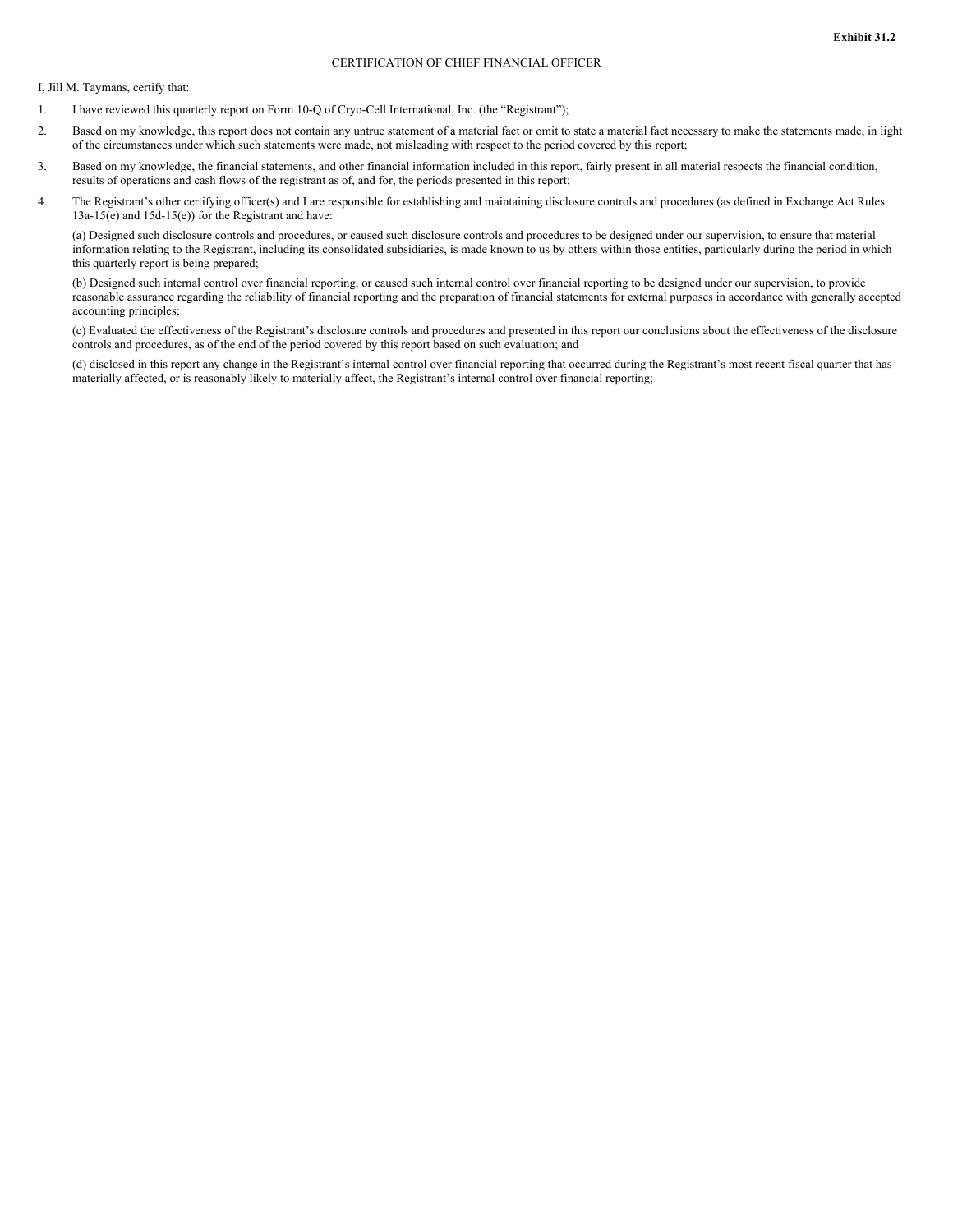5. The Registrant's other certifying officer(s) and I have disclosed, based on our most recent evaluation of internal control over financial reporting, to the Registrant's auditors and the audit committee of the Registrant's board of directors (or persons performing the equivalent functions):

(a) All significant deficiencies and material weaknesses in the design or operation of internal control over financial reporting which are reasonably likely to adversely affect the Registrant's ability to record, process, summarize and report financial information; and

(b) Any fraud, whether or not material, that involves management or other employees who have a significant role in the Registrant's internal control over financial reporting.

Dated: April 15, 2009 /s/ Jill M. Taymans

Jill M. Taymans